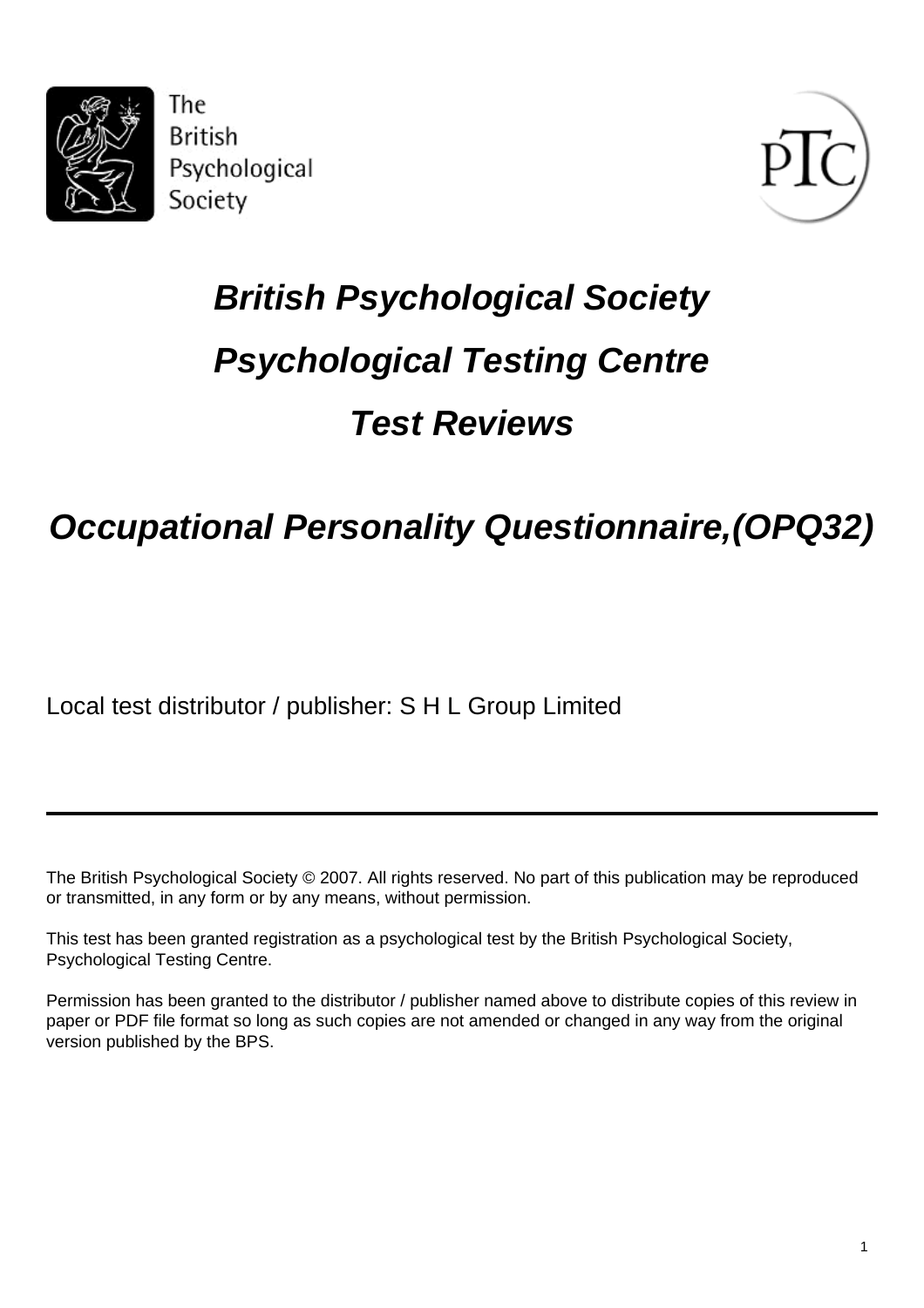# **Occupational Personality Questionnaire,(OPQ32)**

| M. Smith   |
|------------|
| & N. Ban   |
| L. A. Mar  |
| P. A. Ling |
| n/a        |
| n/a        |
|            |

I. Banerii **Consulting Editor:** L. A. Marshall **Senior Editor:** P. A. Lindley

### **GENERAL INFORMATION AND DESCRIPTION OF THE INSTRUMENT**

**Test Name:** Occupational Personality Questionnaire,(OPQ32)

**Authors of the original test:** P.Saville, R.Holdsworth, G. Nyfield, L. Cramp and W.Mabey

**License for Distribution Issued To:** S H L Group Limited

**Local test distributor / publisher:** S H L Group Limited

**Date of Publication of Current Review/Edition:** 1999−2005

**Original Test Name:** OPQ Concept

**Date of Publication of the Original Test:** 1984

**Date of Current Review:** November 2006

**ISBN:** 9781854335340

**General Description of Test:** The OPQ32 consists of two broad−spectrum tests of personality. There is a normative version (OPQ32n) and an ipsative version (OPQ32i). Both are designed to measure 32 facets of personality that are relevant to occupational uses such as selection, promotion, counselling, development, team building, organisational change and audits, training needs analysis and research. The 32 facets of personality are grouped into three domains that are divided into sub−domains as follows: Domain: Relationships with people Sub−domains: Scales Influence: persuasive, controlling, outspoken, independent minded; Sociability: outgoing, affiliative, socially confident; Empathy: modest, democratic, caring. Domain: Thinking style Sub−domains Scales Analysis: data rational, evaluative, behavioural; Creativity and change: conventional, conceptual, innovative, variety seeking, adaptable; Structure: forward thinking, detail conscious, conscientious, rule following Domain: Feelings and emotions Sub−domains: Scales Emotions: relaxed, worrying, tough minded, optimistic, trusting,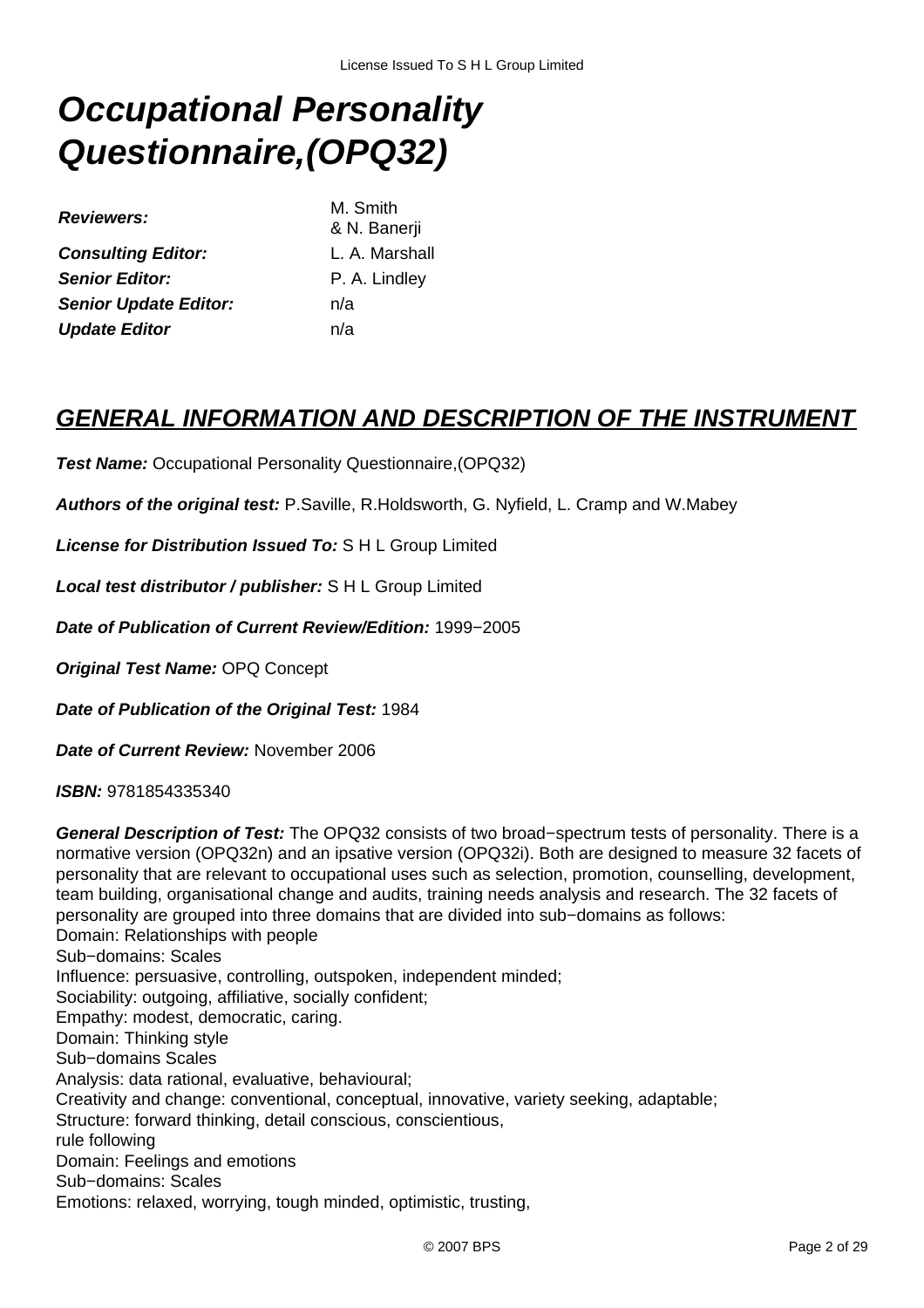emotionally controlled;

Dynanism: vigorous, competitive, achieving, decisive.

The normative version also has a scale to measure social desirability and the ipsative version has a consistency scale. Both of these serve as a check to flag up any issues in the way the user is responding that could affect the interpretation of the profile.

With the use of appropriate software a number of secondary scores can be derived. These include the 'big five' personality factors, team roles, reporting style, follower style, learning style and potential on a range of management competencies.

This model of personality is very similar to that used in the earlier version of the OPQ. The original version was published in 1984 after considerable development work and was aimed at a UK based user population. At the time of its original publication the OPQ was considered groundbreaking in its style and approach, moving away from the more clinical based instruments that were in usage. OPQ soon became a widely used instrument which underwent various refinements to aid ease of use and also to be used internationally. The most recent revision took five years to complete and was completed in 1999. It was undertaken largely to improve reliability and focus scales more tightly up on occupationally relevant traits. The test appears to measure surface traits rather than source traits.

The two tests reviewed here are particularly suitable for use with managers and graduates. They are part of a family of shorter, more focused, tests that include the CCSQ (customer contact jobs), OPQ Factor (sales, technical & administrative jobs), WSQ (technical & semi−skilled staff ) and OPQ Images that gives scores on the big five personality factors and on achievement motivation. The test is available in many languages and may therefore be used in most European countries and globally as long as there is language version that is appropriate for the candidate.

The tests are supported by a wide range of materials that include practice leaflets for test takers, question books, answer sheets, profile charts, scoring keys, a comprehensive user manual and an even more comprehensive technical manual that can be downloaded from the Internet. The questionnaire can be completed online as well as on paper and the normative version can be scored manually by the test user. A wide variety of reports can be produced by computer for both versions.

# **Classification**

#### **Content Domains:**

• Personality − Trait

#### **Intended or main area(s) of Use:**

- Work and Occupational
- Counselling, Advice, Guidance, and Career Choice

#### **Intended mode of use (conditions under which the instrument was standardised and validated):**

- Controlled unsupervised administration. Control over conditions (timing etc) and some control of identify of the test taker (e.g. tests administered over the Internet but only to known individuals − password restricted access)
- Supervised and controlled administration. Test administration under the control of a qualified administrator or proctor

#### **Description of the populations for which the test is intended:**

As a broad−spectrum test of personality it can be used with most working adult populations. Its primarily use is likely to be for managers, professional workers and graduates. Designed with the international market in mind, versions are available in a range of languages with specific country and occupational group norm data.

#### **Number of scales and brief description of the variable or variables measured by the test:**

There are 32 trait scales which fall into 3 main clusters: relationships with people; thinking style; feelings and emotions.

The scales related to relationships with people are: persuasive; controlling; outspoken; independent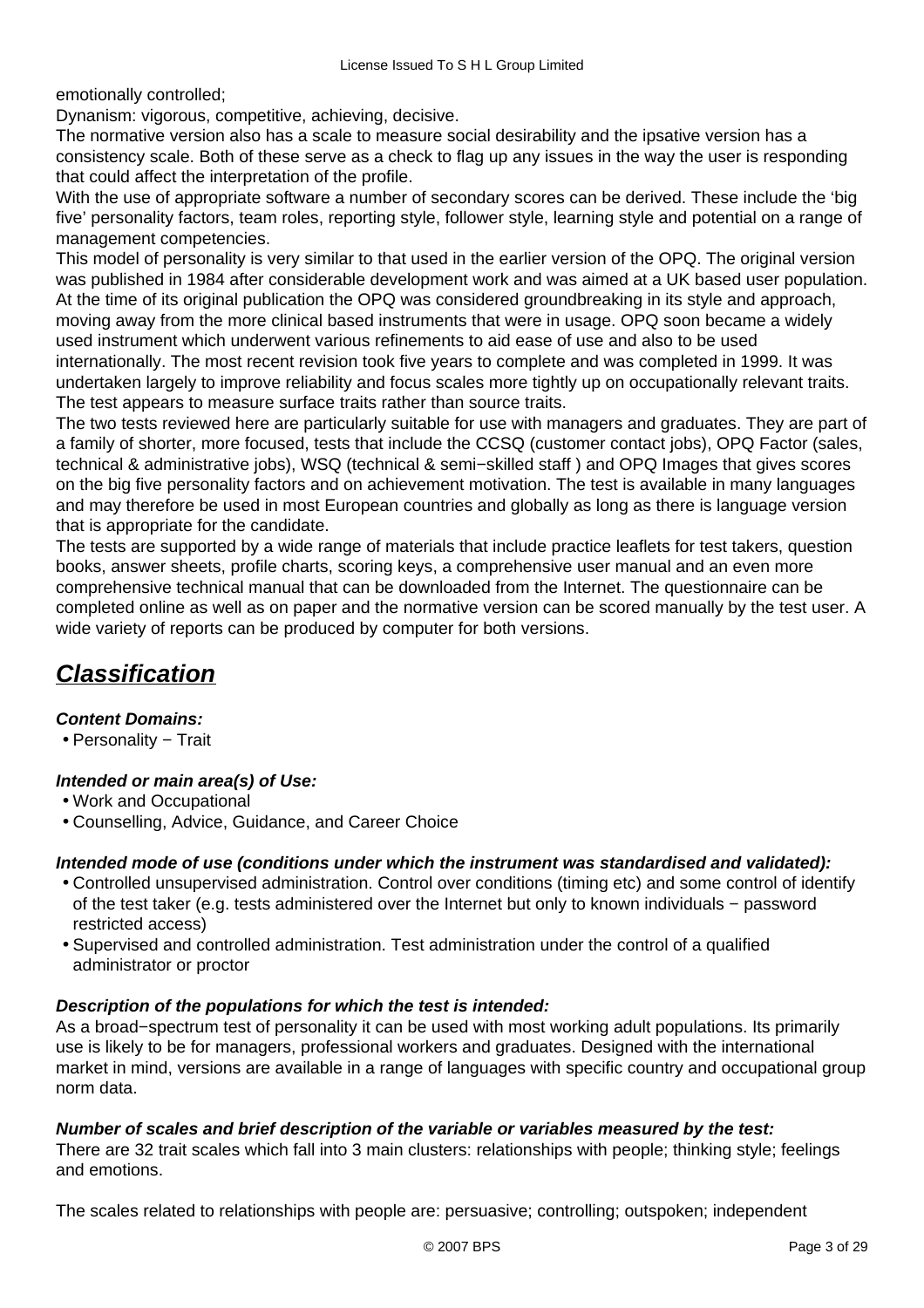minded; outgoing; affiliative; socially confident; modest; democratic; caring.

The scales related to thinking style are: data rational; evaluative; behavioural; conventional; conceptual; innovative; variety seeking; adaptable; forward thinking; detail conscious; conscientious; rule following.

The scales related to feelings and emotions are: relaxed; worrying; tough minded; optimistic; trusting; emotionally controlled; vigorous; competitive; achieving; decisive.

The normative version (OPQn) contains an additional social desirability scale and the ipsative version (OPQi) contains an additional consistency scale

#### **Items format:**

- Likert ratings
- Forced choice, mixed scale alternatives (ipsative)

#### **Number of test items:**

The normative version has 230 questions where respondents indicate an agreement on a 1−5 Likert scale. Each scale is based on an average of 7 items.

The ipsative test has 104 blocks of four choices where the candidate chooses the statements most and least like them. In each tetrad a respondent indicates the most appropriate and the least appropriate statement.

#### **Administration modes:**

- Supervised Group administration
- Computerised locally−installed application − supervised/proctored
- Computerised locally−installed application − unsupervised/self−assessment
- Computerised Web−based application − unsupervised/self−assessment
- Computerised Web−based application − supervised/proctored

#### **Response mode:**

- Paper and pencil
- Computerised

#### **Time:**

Preparation: 5 minutes Administration: 35 − 45 minutes Scoring: 5 − 10 minutes Analysis: 20 minutes Feedback: 1 hour

#### **Different forms of the test:**

There are both normative and ipsative versions. Only the normative one can be fully administered and scored via a paper and pencil method, although the ipsative one could be completed on an answer sheet and then typed or scanned and then scored by an analysis program.

Both versions can be administered via computer, either directly using an SHL supplied pocket PC or on an ordinary PC via the internet or on one which has been preloaded with specific software. This includes : the Expert Assessment System, OPQ32 Expert Pack and a dongle containing sufficient units for the administration. Output can be via computed sten scores which can be manually put onto a profile sheet or by one (or more) expert system reports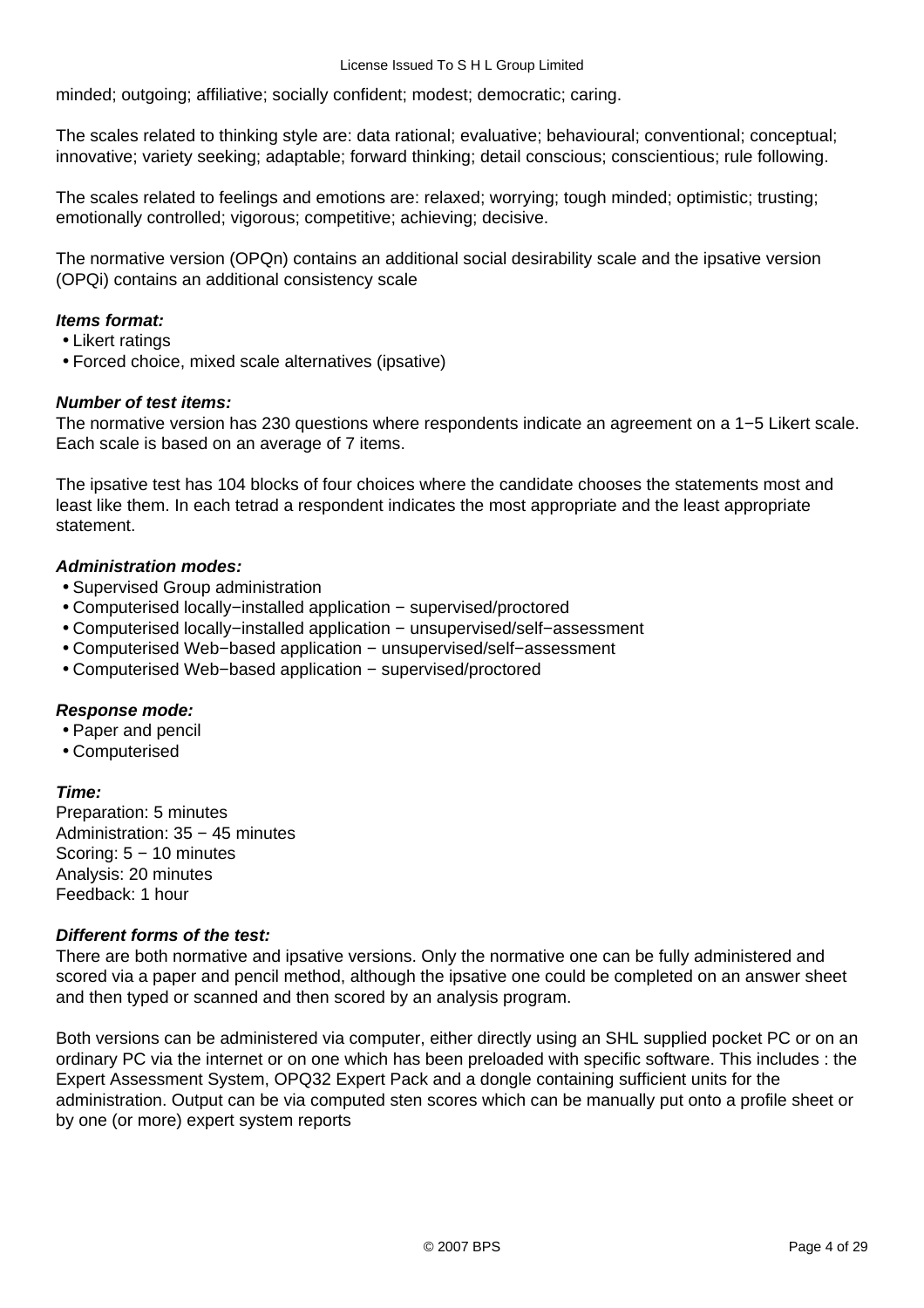## **Measurement and Scoring**

#### **Scoring procedure for the test:**

- Computer scoring with direct entry of responses by test taker
- Computer scoring manual entry of responses from the paper response form
- Computer scoring by Optical Mark Reader entry of responses from the paper response form
- Simple manual scoring key−clerical skills only required
- Bureau−service − e.g. scoring by the company selling the test

#### **Scores**:

Hand scoring is only available for the normative version. This is done simply by the use of overlays to count up the scores for each of the 32 scales plus the social desirability scale. For each scale a raw score is achieved and simply transferred to a sten score by seeing where it comes on the profile sheet. At the moment there is only one prenormed UK chart available. However users can use a blank profile chart in conjunction with other norm tables published in the manual.

The social desirability scale is scored in the same way. High or low scores on this can flag up the need for caution in interpreting the profile.

The ipsative version is too complex to be hand scored and is only available as a computer scoring option. There is a measure of consistency to flag up any unusually high or low response patterns in terms of consistency.

#### **Score transformation for standard scores:**

- Normalised − scores obtained by use of normalisation look−up table
- This is assumed although it is not explicitly stated.

#### **Scales Used:**

#### **Standard scores:**

- Stens
- •

### **Computer−Generated Reports**

### **Are computer generated reports available with the instrument?:**

• Yes

#### **Number of Computer Generated Reports available:** 21

#### **Do distributors offer a service to correct and/or develop computer generated reports?:** • No

**Report Name:** OPQ32 Profile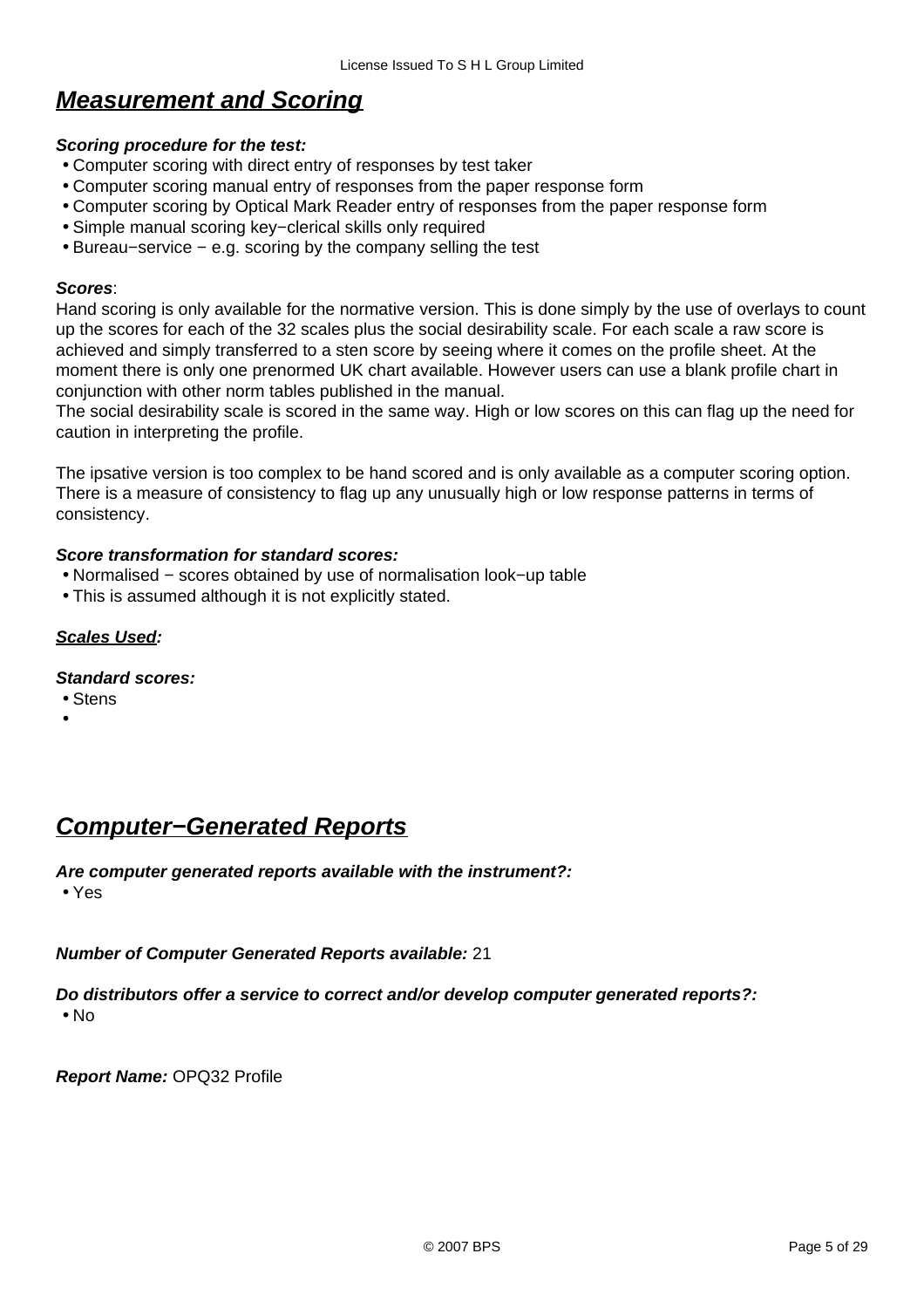| <b>Brief description of Reports</b> |                                                           |
|-------------------------------------|-----------------------------------------------------------|
| Media:                              | • Graphics Only                                           |
| <b>Complexity:</b>                  | • Simple                                                  |
| <b>Report Structure:</b>            | • Scale based                                             |
| <b>Sensitivity to context:</b>      | • One version for all contexts                            |
| <b>Clinical-actuarial:</b>          | • Based on empirical/actuarial relationships              |
| <b>Modifiability:</b>               | • Not modifiable                                          |
| Degree of 'finish':                 | • Draft quality                                           |
| Transparency:                       | • Clear linkage between constructs, scores and text       |
| <b>Style and tone:</b>              | • Graphical display only so style and tone not applicable |
| Intended recipients:                | • Qualified test users                                    |

### **Report Name:** OPQ32 User Report

| <b>Brief description of Reports</b> |                                                                          |
|-------------------------------------|--------------------------------------------------------------------------|
| Media:                              | • Integrated text and graphics                                           |
| <b>Complexity:</b>                  | $\bullet$ Medium                                                         |
| <b>Report Structure:</b>            | • Scale based<br>• Factor based                                          |
| Sensitivity to context:             | • One version for all contexts                                           |
| <b>Clinical-actuarial:</b>          | • Based on clinical judgement of group of experts                        |
| <b>Modifiability:</b>               | • Not modifiable                                                         |
| Degree of 'finish':                 | • Publication quality                                                    |
| Transparency:                       | • Mixture of clear/concealed linkage between constructs, scores and text |
| Style and tone:                     | • Directive                                                              |
| Intended recipients:                | • Qualified test users                                                   |

**Report Name:** OPQ32 Manager report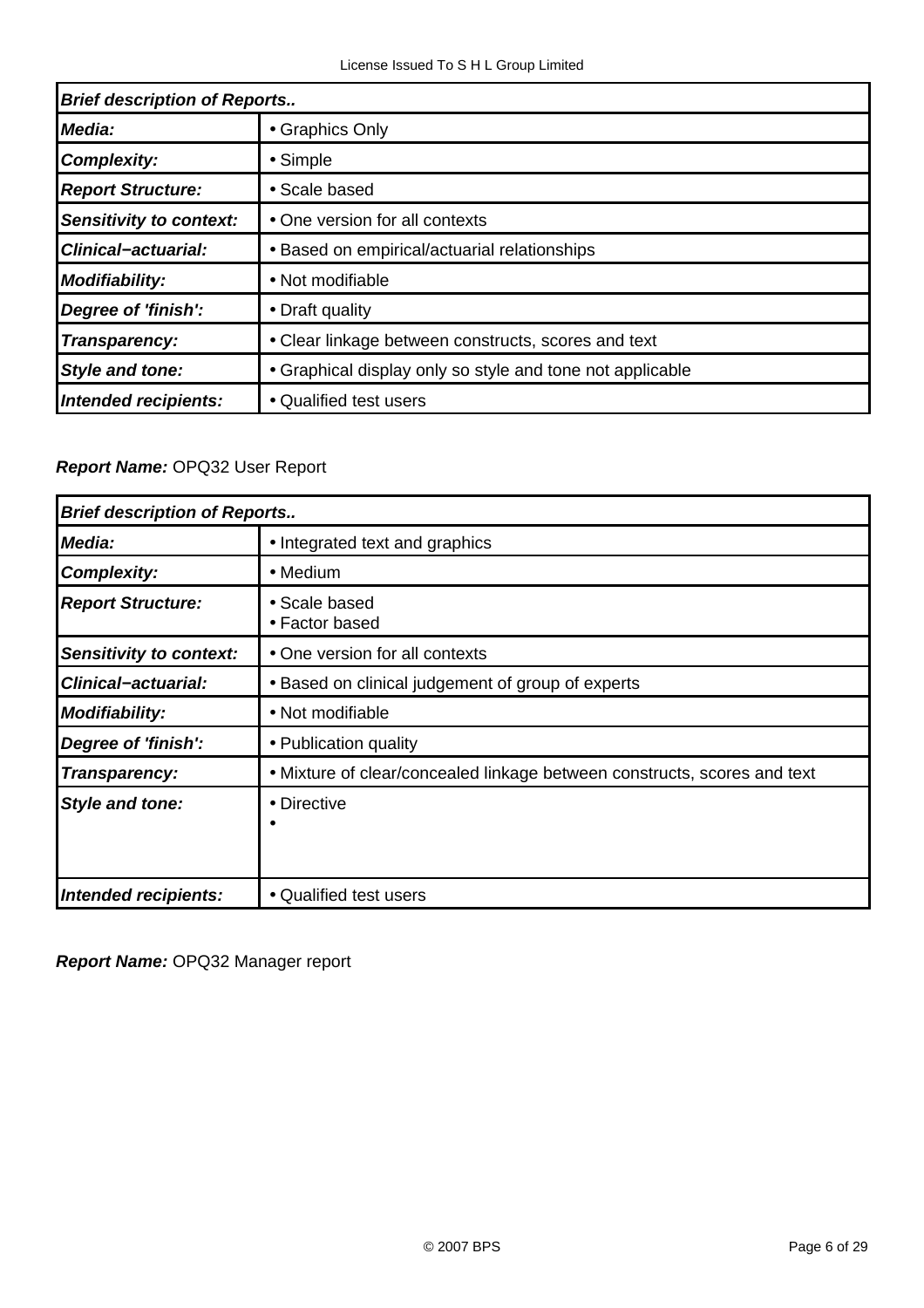| <b>Brief description of Reports</b> |                                                      |
|-------------------------------------|------------------------------------------------------|
| Media:                              | • Text only                                          |
| <b>Complexity:</b>                  | $\bullet$ Medium                                     |
| <b>Report Structure:</b>            | • Scale based<br>• Factor based                      |
| Sensitivity to context:             | • One version for all contexts                       |
| <b>Clinical-actuarial:</b>          | • Based on clinical judgement of group of experts    |
| <b>Modifiability:</b>               | • Not modifiable                                     |
| Degree of 'finish':                 | • Publication quality                                |
| Transparency:                       | • Concealed link between constructs, scores and text |
| <b>Style and tone:</b>              | • Directive                                          |
| Intended recipients:                | • Third parties                                      |

### **Report Name:** OPQ32 Candidate Report

| <b>Brief description of Reports</b> |                                                      |
|-------------------------------------|------------------------------------------------------|
| Media:                              | • Text only                                          |
| <b>Complexity:</b>                  | $\bullet$ Medium                                     |
| <b>Report Structure:</b>            | • Scale based<br>• Factor based                      |
| <b>Sensitivity to context:</b>      | • One version for all contexts                       |
| <b>Clinical-actuarial:</b>          | • Based on clinical judgement of group of experts    |
| <b>Modifiability:</b>               | • Not modifiable                                     |
| Degree of 'finish':                 | • Publication quality                                |
| Transparency:                       | • Concealed link between constructs, scores and text |
| <b>Style and tone:</b>              | • Guidance                                           |
| Intended recipients:                | • Test takers                                        |

**Report Name:** OPQ32 Management Competency Profile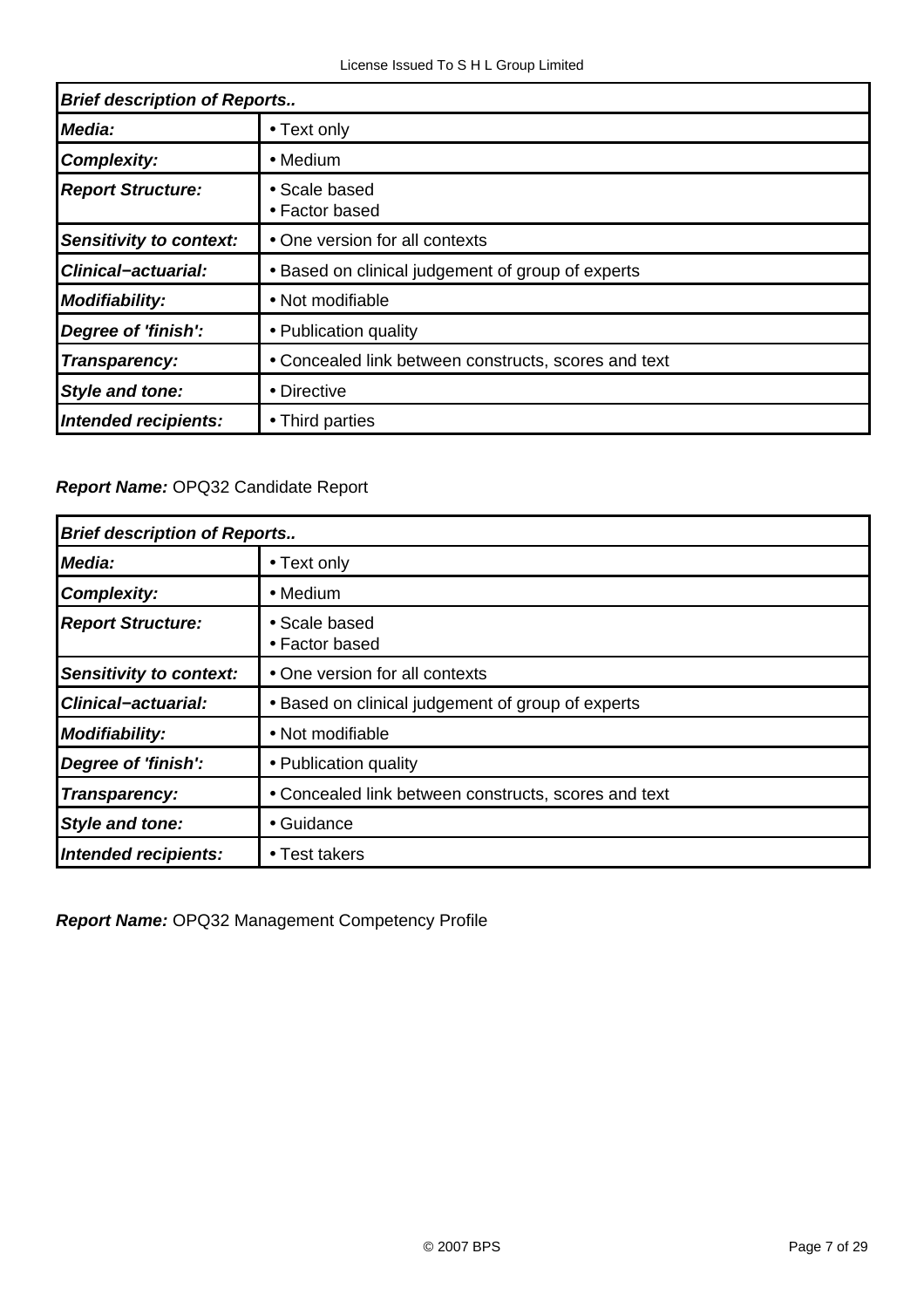| <b>Brief description of Reports</b> |                                                                                                                                 |
|-------------------------------------|---------------------------------------------------------------------------------------------------------------------------------|
| Media:                              | • Integrated text and graphics                                                                                                  |
| <b>Complexity:</b>                  | • Simple                                                                                                                        |
| <b>Report Structure:</b>            | • Construct based                                                                                                               |
| Sensitivity to context:             | • One version for all contexts                                                                                                  |
| <b>Clinical-actuarial:</b>          | • Based on empirical/actuarial relationships<br>• Based on clinical judgement of group of experts                               |
| <b>Modifiability:</b>               | • Not modifiable                                                                                                                |
| Degree of 'finish':                 | • Publication quality                                                                                                           |
| Transparency:                       | • Concealed link between constructs, scores and text                                                                            |
| <b>Style and tone:</b>              | • Collection of simple scale descriptions with no text hypotheses or linkages.<br>The scale descriptions are directive in tone. |
| Intended recipients:                | • Qualified system users<br>• Third parties                                                                                     |

#### **Report Name:** OPQ32 Team Impact Report − group development

| <b>Brief description of Reports</b> |                                                                                                  |
|-------------------------------------|--------------------------------------------------------------------------------------------------|
| <b>Media:</b>                       | • Integrated text and graphics                                                                   |
| <b>Complexity:</b>                  | $\bullet$ Medium                                                                                 |
| <b>Report Structure:</b>            | • The report is based on the SHL Team Impact Model which is focused on<br>actual team processes. |
| Sensitivity to context:             | • Pre-defined context-related versions                                                           |
| <b>Clinical-actuarial:</b>          | • Based on clinical judgement of group of experts                                                |
| <b>Modifiability:</b>               | • Not modifiable                                                                                 |
| Degree of 'finish':                 | • Publication quality                                                                            |
| Transparency:                       | • Concealed link between constructs, scores and text                                             |
| <b>Style and tone:</b>              | • Directive                                                                                      |
| Intended recipients:                | • Qualified system users<br>• Third parties                                                      |

**Report Name:** OPQ 32 Team Impact Report – individual development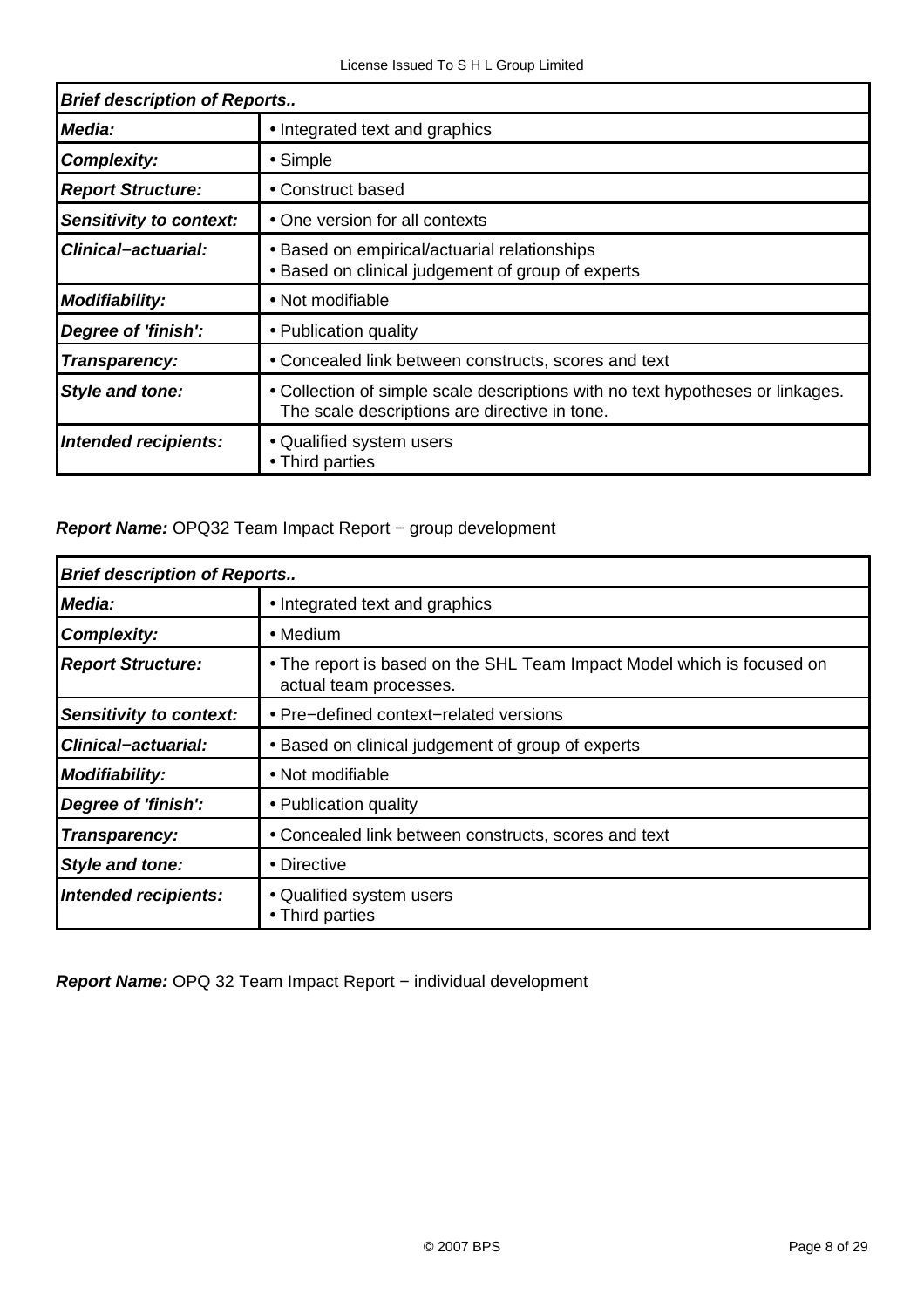| <b>Brief description of Reports</b> |                                                                                                  |
|-------------------------------------|--------------------------------------------------------------------------------------------------|
| Media:                              | • Integrated text and graphics                                                                   |
| <b>Complexity:</b>                  | $\bullet$ Simple                                                                                 |
| <b>Report Structure:</b>            | • The report is based on the SHL Team Impact Model which is focused on<br>actual team processes. |
| Sensitivity to context:             | • One version for all contexts                                                                   |
| <b>Clinical-actuarial:</b>          | • Based on clinical judgement of group of experts                                                |
| <b>Modifiability:</b>               | • Not modifiable                                                                                 |
| Degree of 'finish':                 | • Publication quality                                                                            |
| Transparency:                       | • Concealed link between constructs, scores and text                                             |
| <b>Style and tone:</b>              | • Directive                                                                                      |
| Intended recipients:                | $\bullet$ Test takers<br>• Third parties                                                         |

### **Report Name:** OPQ32 Team Impact Report − selection

| <b>Brief description of Reports</b> |                                                                                                  |
|-------------------------------------|--------------------------------------------------------------------------------------------------|
| Media:                              | • Integrated text and graphics                                                                   |
| <b>Complexity:</b>                  | • Simple                                                                                         |
| <b>Report Structure:</b>            | • The report is based on the SHL Team Impact Model which is focused on<br>actual team processes. |
| <b>Sensitivity to context:</b>      | • One version for all contexts                                                                   |
| <b>Clinical-actuarial:</b>          | • Based on clinical judgement of group of experts                                                |
| <b>Modifiability:</b>               | • Not modifiable                                                                                 |
| Degree of 'finish':                 | • Publication quality                                                                            |
| Transparency:                       | • Concealed link between constructs, scores and text                                             |
| <b>Style and tone:</b>              | • Directive                                                                                      |
| <b>Intended recipients:</b>         | • Qualified test users<br>• Qualified system users                                               |

**Report Name:** OPQ32 Big Five and Great Eight Profile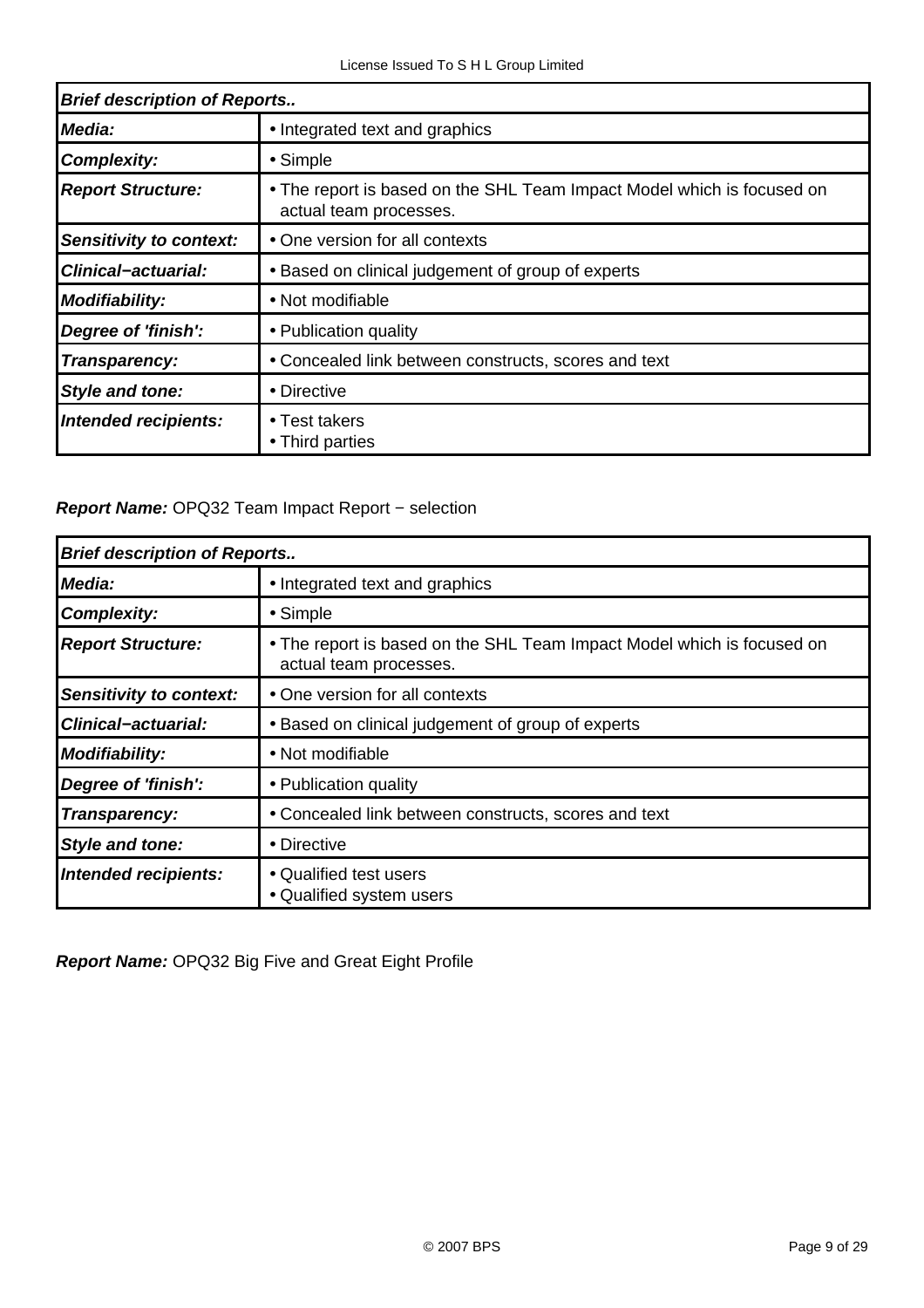| <b>Brief description of Reports</b> |                                                     |
|-------------------------------------|-----------------------------------------------------|
| Media:                              | • Graphics Only                                     |
| <b>Complexity:</b>                  | • Simple                                            |
| <b>Report Structure:</b>            | • Scale based                                       |
| Sensitivity to context:             | • One version for all contexts                      |
| <b>Clinical-actuarial:</b>          | • Based on empirical/actuarial relationships        |
| Modifiability:                      | • Not modifiable                                    |
| Degree of 'finish':                 | • Publication quality                               |
| Transparency:                       | • Clear linkage between constructs, scores and text |
| <b>Intended recipients:</b>         | • Qualified test users<br>• Third parties           |

**Report Name:** OPQ32 Team Types/Leadership Report

| <b>Brief description of Reports</b> |                                                                                                  |
|-------------------------------------|--------------------------------------------------------------------------------------------------|
| Media:                              | • Integrated text and graphics                                                                   |
| <b>Complexity:</b>                  | • Simple                                                                                         |
| <b>Report Structure:</b>            | • The report is based on the SHL Team Impact Model which is focused on<br>actual team processes. |
| <b>Sensitivity to context:</b>      | • One version for all contexts                                                                   |
| <b>Clinical-actuarial:</b>          | • Based on clinical judgement of group of experts                                                |
| <b>Modifiability:</b>               | • Not modifiable                                                                                 |
| Degree of 'finish':                 | • Publication quality                                                                            |
| Transparency:                       | • Concealed link between constructs, scores and text                                             |
| <b>Style and tone:</b>              | • Directive                                                                                      |
| Intended recipients:                | • Qualified test users                                                                           |

**Report Name:** OPQ32 Development Action Planner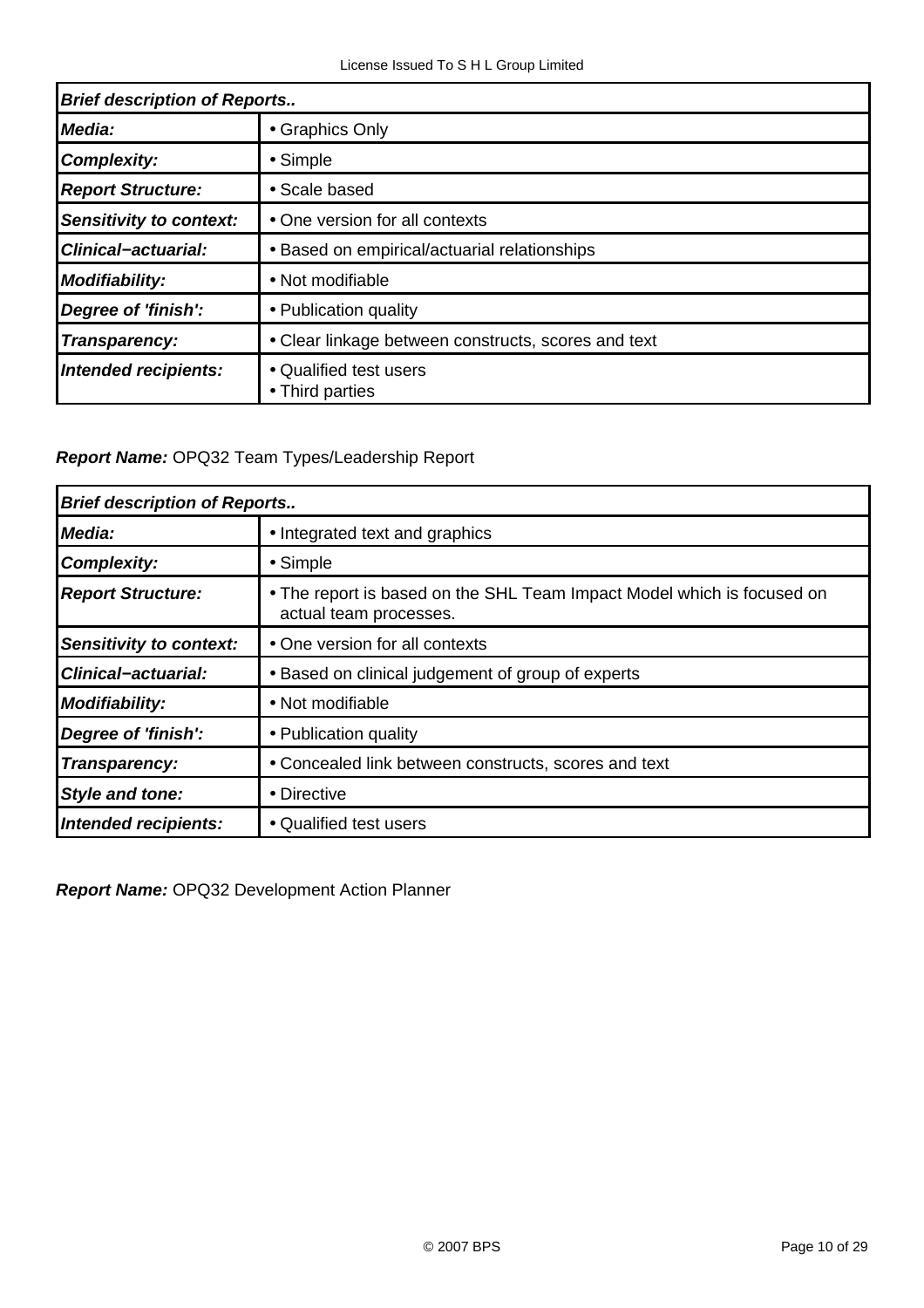| <b>Brief description of Reports</b> |                                                                                       |
|-------------------------------------|---------------------------------------------------------------------------------------|
| Media:                              | • Text only                                                                           |
| <b>Complexity:</b>                  | $\bullet$ Medium                                                                      |
| <b>Report Structure:</b>            | • The report is based on the SHL Inventory of Management Competencies<br>(IMC) model. |
| <b>Sensitivity to context:</b>      | • One version for all contexts                                                        |
| <b>Clinical-actuarial:</b>          | • Based on clinical judgement of group of experts                                     |
| <b>Modifiability:</b>               | • Not modifiable                                                                      |
| Degree of 'finish':                 | • Publication quality                                                                 |
| Transparency:                       | • Concealed link between constructs, scores and text                                  |
| <b>Style and tone:</b>              | • Directive                                                                           |
| Intended recipients:                | • Test takers                                                                         |

### **Report Name:** OPQ32 Maximising Your Learning

| <b>Brief description of Reports</b> |                                                                                                                                                                                                                                               |  |
|-------------------------------------|-----------------------------------------------------------------------------------------------------------------------------------------------------------------------------------------------------------------------------------------------|--|
| Media:                              | • Integrated text and graphics                                                                                                                                                                                                                |  |
| <b>Complexity:</b>                  | • Medium                                                                                                                                                                                                                                      |  |
| <b>Report Structure:</b>            | • The report is based on an approach to learning based on two dimensions:<br>firstly, whether the person prefers an analytic or intuitive approach and<br>secondly, whether the person prefers to learn in a hands on way or by<br>observing. |  |
| <b>Sensitivity to context:</b>      | • One version for all contexts                                                                                                                                                                                                                |  |
| <b>Clinical-actuarial:</b>          | • Based on clinical judgement of group of experts                                                                                                                                                                                             |  |
| <b>Modifiability:</b>               | • Not modifiable                                                                                                                                                                                                                              |  |
| Degree of 'finish':                 | • Publication quality                                                                                                                                                                                                                         |  |
| Transparency:                       | • Concealed link between constructs, scores and text                                                                                                                                                                                          |  |
| <b>Style and tone:</b>              | • Guidance                                                                                                                                                                                                                                    |  |
| Intended recipients:                | • Test takers                                                                                                                                                                                                                                 |  |

**Report Name:** OPQ32 Emotional Intelligence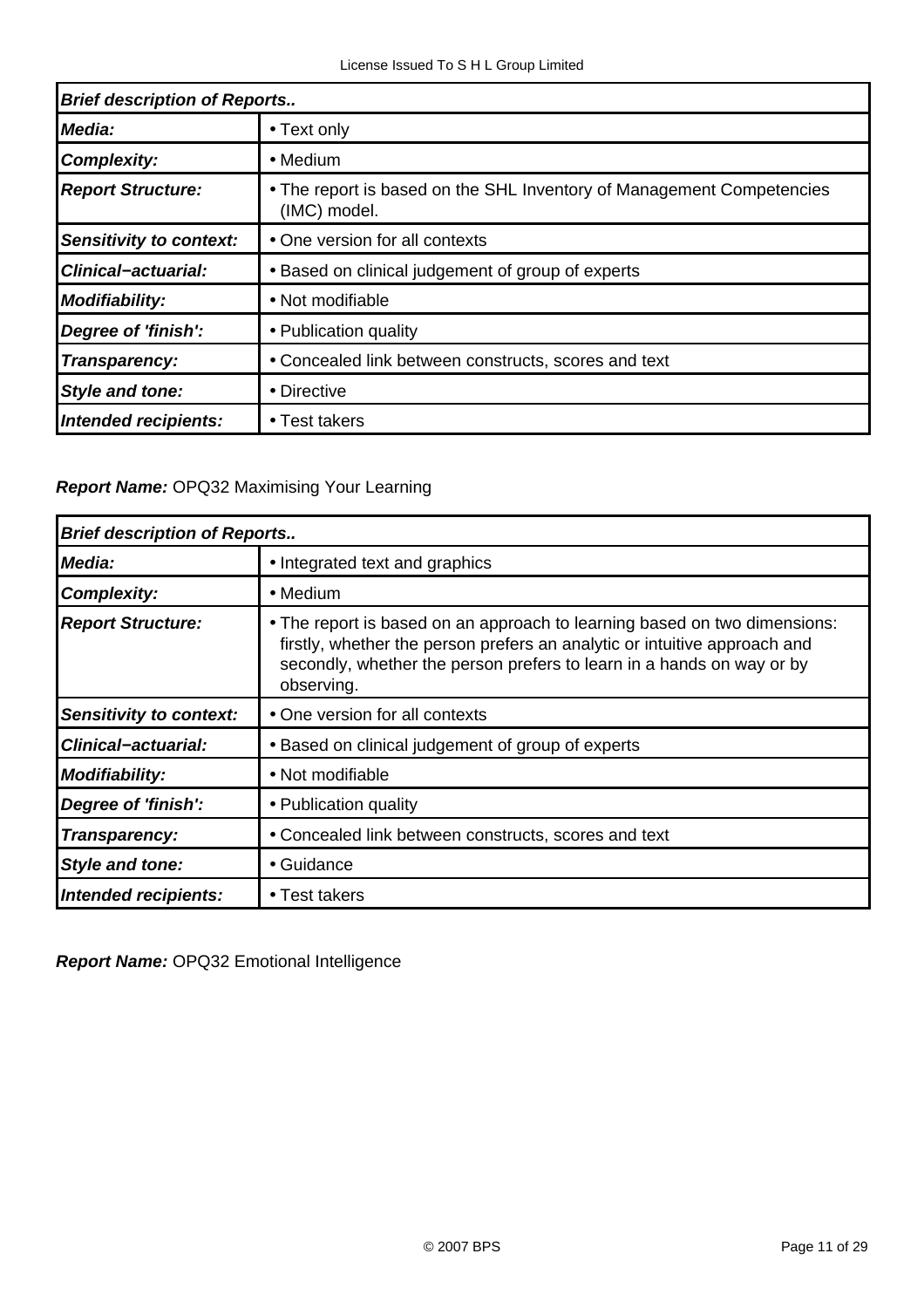| <b>Brief description of Reports</b> |                                                                                                                                                                                                                                                                           |  |
|-------------------------------------|---------------------------------------------------------------------------------------------------------------------------------------------------------------------------------------------------------------------------------------------------------------------------|--|
| Media:                              | • Integrated text and graphics                                                                                                                                                                                                                                            |  |
| <b>Complexity:</b>                  | $\bullet$ Medium                                                                                                                                                                                                                                                          |  |
| <b>Report Structure:</b>            | • The report is based on emotional intelligence defined in terms of two key<br>areas: managing feelings and managing relationships. Managing feelings<br>looks at the candidate's feelings and emotions. Manging relationships looks<br>at their empathy and social ease. |  |
| <b>Sensitivity to context:</b>      | • One version for all contexts                                                                                                                                                                                                                                            |  |
| <b>Clinical-actuarial:</b>          | • Based on clinical judgement of group of experts                                                                                                                                                                                                                         |  |
| <b>Modifiability:</b>               | • Not modifiable                                                                                                                                                                                                                                                          |  |
| Degree of 'finish':                 | • Publication quality                                                                                                                                                                                                                                                     |  |
| Transparency:                       | • Concealed link between constructs, scores and text                                                                                                                                                                                                                      |  |
| <b>Style and tone:</b>              | • Guidance                                                                                                                                                                                                                                                                |  |
| Intended recipients:                | • Qualified test users                                                                                                                                                                                                                                                    |  |

#### **Report Name:** OPQ32 Leadership Potential

| <b>Brief description of Reports</b> |                                                                                                   |  |  |
|-------------------------------------|---------------------------------------------------------------------------------------------------|--|--|
| Media:                              | • Integrated text and graphics                                                                    |  |  |
| <b>Complexity:</b>                  | • Simple                                                                                          |  |  |
| <b>Report Structure:</b>            | . The report is based on SHL's competency-based Leadership model.                                 |  |  |
| <b>Sensitivity to context:</b>      | • One version for all contexts                                                                    |  |  |
| Clinical-actuarial:                 | • Based on empirical/actuarial relationships<br>• Based on clinical judgement of group of experts |  |  |
| <b>Modifiability:</b>               | • Not modifiable                                                                                  |  |  |
| Degree of 'finish':                 | • Publication quality                                                                             |  |  |
| Transparency:                       | • Concealed link between constructs, scores and text                                              |  |  |
| <b>Style and tone:</b>              | • Directive                                                                                       |  |  |
| Intended recipients:                | • Qualified test users                                                                            |  |  |

**Report Name:** OPQ32 Universal Competency Report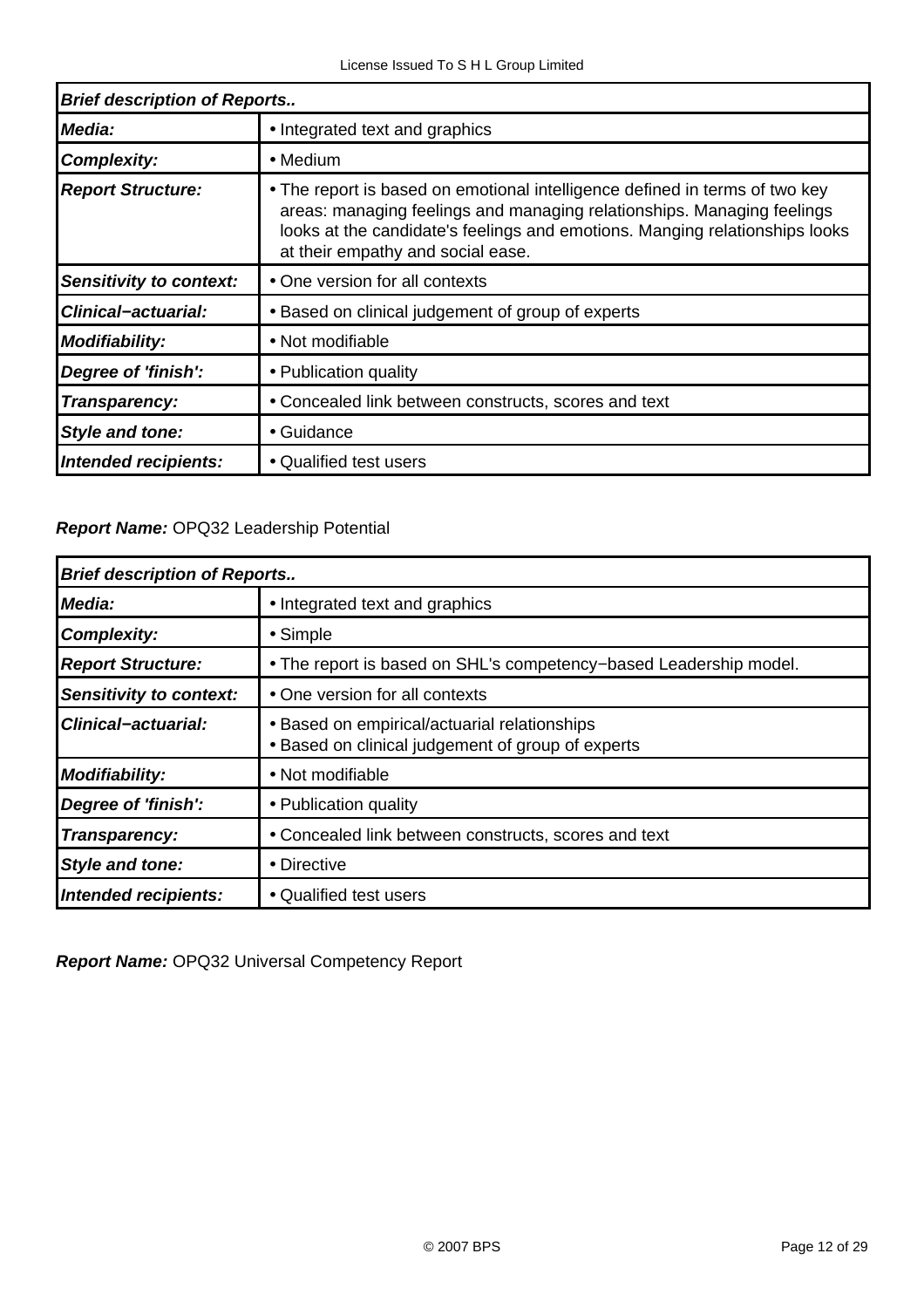| <b>Brief description of Reports</b> |                                                                                                   |  |
|-------------------------------------|---------------------------------------------------------------------------------------------------|--|
| Media:                              | • Integrated text and graphics                                                                    |  |
| <b>Complexity:</b>                  | $\bullet$ Simple                                                                                  |  |
| <b>Report Structure:</b>            | • The report is based on SHL's Universal Competency Framework (UCF).                              |  |
| Sensitivity to context:             | • Pre-defined context-related versions                                                            |  |
| <b>Clinical-actuarial:</b>          | • Based on empirical/actuarial relationships<br>• Based on clinical judgement of group of experts |  |
| Modifiability:                      | • Not modifiable                                                                                  |  |
| Degree of 'finish':                 | • Draft quality                                                                                   |  |
| Transparency:                       | • Mixture of clear/concealed linkage between constructs, scores and text                          |  |
| <b>Style and tone:</b>              | • Guidance                                                                                        |  |
| Intended recipients:                | • Qualified test users<br>• Third parties                                                         |  |

### **Report Name:** OPQ32 Team Types/Leadership Profile

| <b>Brief description of Reports</b> |                                                                                                    |  |
|-------------------------------------|----------------------------------------------------------------------------------------------------|--|
| Media:                              | • Text only<br>• Graphics Only                                                                     |  |
| <b>Complexity:</b>                  | • Simple                                                                                           |  |
| <b>Report Structure:</b>            | • This report is based on Belbin's Team Types and Bass's Leadership and<br><b>Reporting Styles</b> |  |
| <b>Sensitivity to context:</b>      | • One version for all contexts                                                                     |  |
| <b>Clinical-actuarial:</b>          | • Based on clinical judgement of one expert                                                        |  |
| <b>Modifiability:</b>               | • Not modifiable                                                                                   |  |
| Degree of 'finish':                 | • Publication quality                                                                              |  |
| Transparency:                       | • Concealed link between constructs, scores and text                                               |  |
| <b>Style and tone:</b>              | • Directive                                                                                        |  |
| Intended recipients:                | • Qualified test users                                                                             |  |

**Report Name:** OPQ32 Candidate Plus Report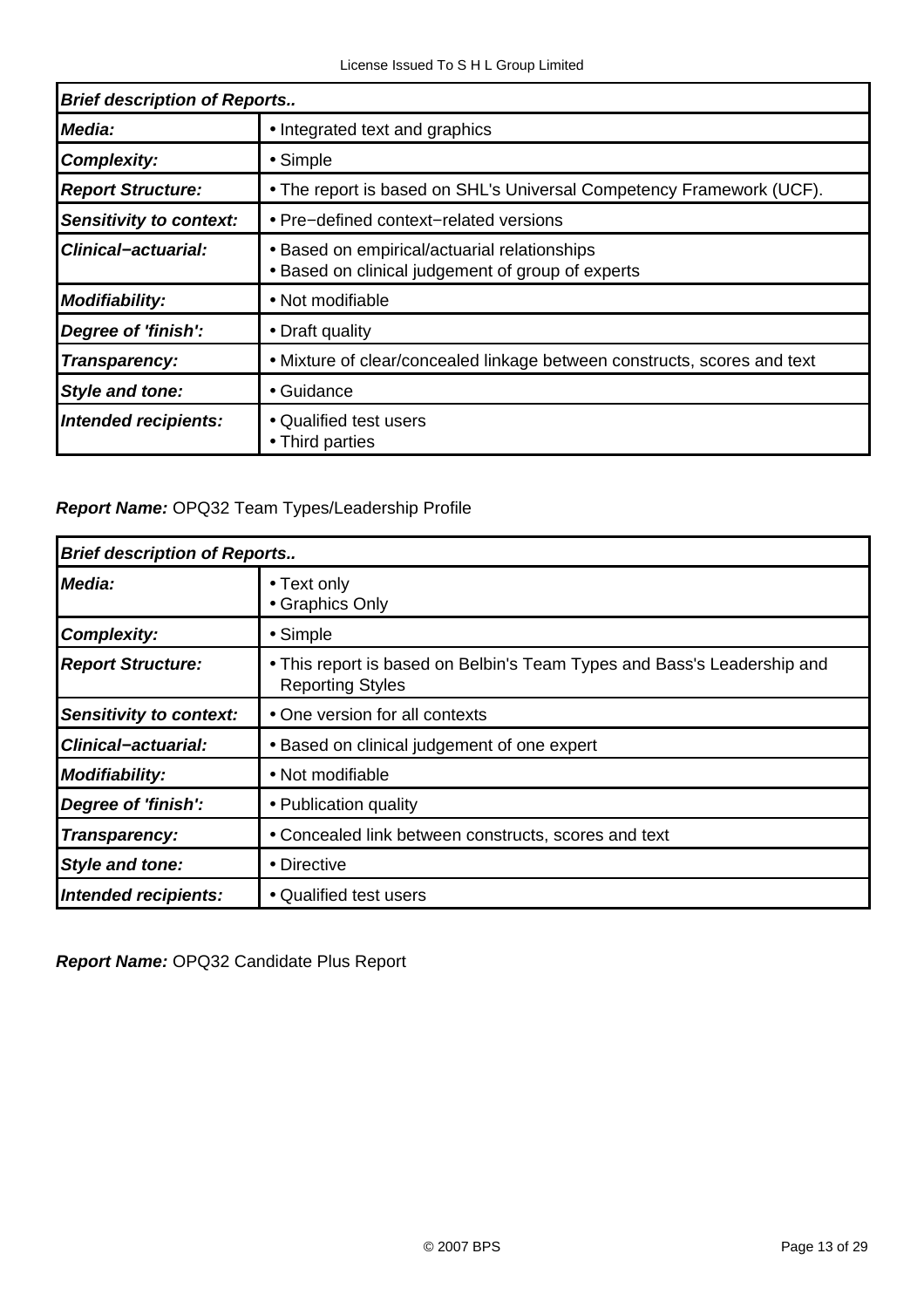| <b>Brief description of Reports</b> |                                                                             |  |
|-------------------------------------|-----------------------------------------------------------------------------|--|
| Media:                              | • Text only                                                                 |  |
| <b>Complexity:</b>                  | $\bullet$ Simple                                                            |  |
| <b>Report Structure:</b>            | • Scale based<br>• Includes information on likely interactions within teams |  |
| <b>Sensitivity to context:</b>      | • One version for all contexts                                              |  |
| <b>Clinical-actuarial:</b>          | • Based on clinical judgement of group of experts                           |  |
| <b>Modifiability:</b>               | • Not modifiable                                                            |  |
| Degree of 'finish':                 | • Publication quality                                                       |  |
| Transparency:                       | • Concealed link between constructs, scores and text                        |  |
| <b>Style and tone:</b>              | • Guidance                                                                  |  |
| Intended recipients:                | • Test takers                                                               |  |

### **Report Name:** OPQ32 Manager plus report

| <b>Brief description of Reports</b> |                                                                                                                                                                                                                    |  |
|-------------------------------------|--------------------------------------------------------------------------------------------------------------------------------------------------------------------------------------------------------------------|--|
| Media:                              | • Text only                                                                                                                                                                                                        |  |
| <b>Complexity:</b>                  | • Medium                                                                                                                                                                                                           |  |
| <b>Report Structure:</b>            | • Scale based<br>• Provides information on likely competencies using the Universal Competency<br>Framework (UCF) and key elements of likely team performance using the<br>SHL Team Impact model of team processes. |  |
| <b>Sensitivity to context:</b>      | • One version for all contexts                                                                                                                                                                                     |  |
| <b>Clinical-actuarial:</b>          | • Based on clinical judgement of group of experts                                                                                                                                                                  |  |
| <b>Modifiability:</b>               | • Not modifiable                                                                                                                                                                                                   |  |
| Degree of 'finish':                 | • Publication quality                                                                                                                                                                                              |  |
| Transparency:                       | • Concealed link between constructs, scores and text                                                                                                                                                               |  |
| Style and tone:                     | • Directive                                                                                                                                                                                                        |  |
| Intended recipients:                | • Qualified test users<br>• Third parties                                                                                                                                                                          |  |

**Report Name:** OPQ32 Premium Plus Report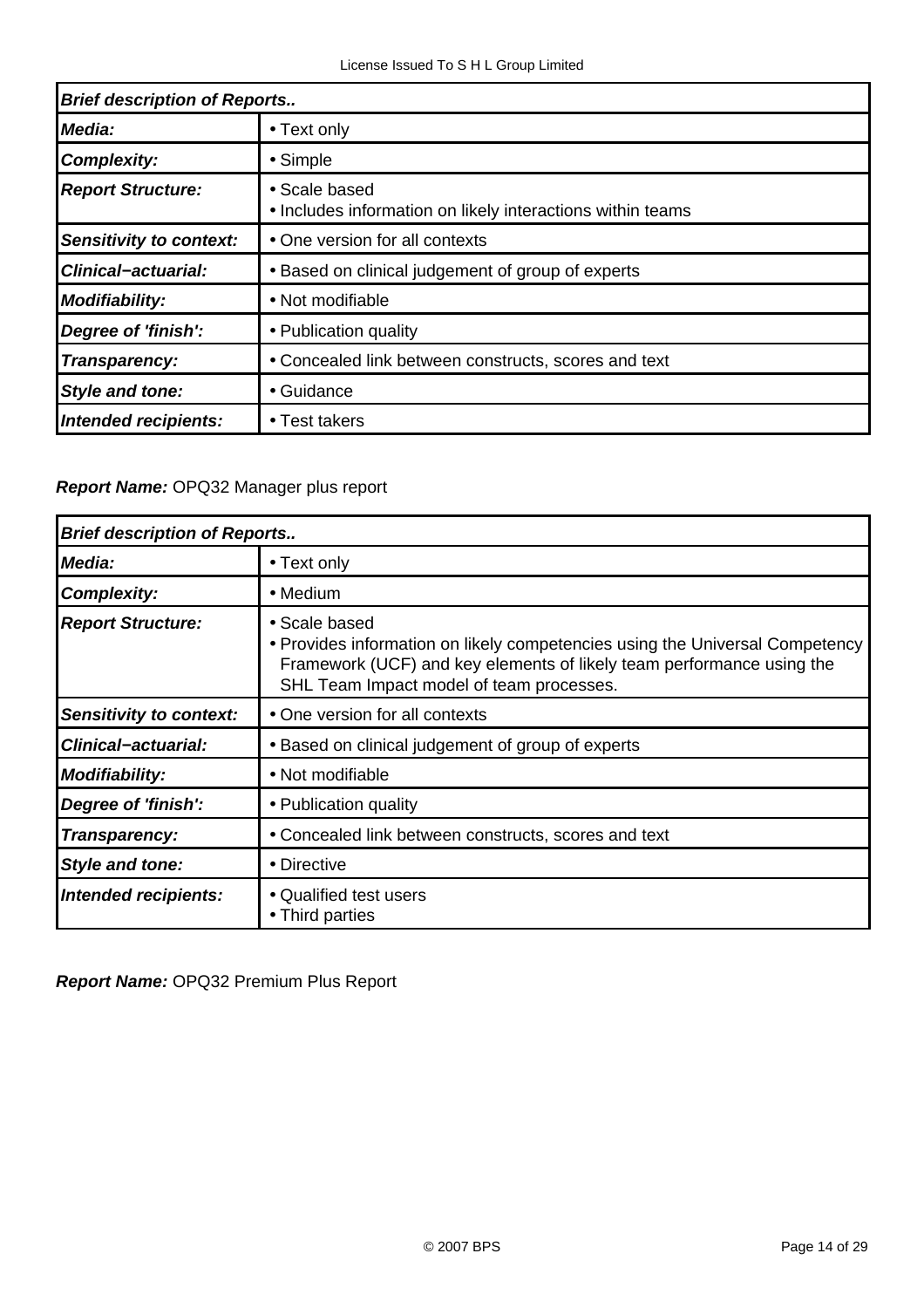| <b>Brief description of Reports</b> |                                                                                                                                                                       |  |
|-------------------------------------|-----------------------------------------------------------------------------------------------------------------------------------------------------------------------|--|
| Media:                              | • Integrated text and graphics                                                                                                                                        |  |
| <b>Complexity:</b>                  | $\bullet$ Medium                                                                                                                                                      |  |
| <b>Report Structure:</b>            | • Scale based<br>• Includes the profile, the User Report, Manager Plus Report, Candiate Plus<br>Report, Universal Competency Report and Team Impact Selection Report. |  |
| <b>Sensitivity to context:</b>      | • One version for all contexts                                                                                                                                        |  |
| <b>Clinical-actuarial:</b>          | • Based on empirical/actuarial relationships<br>• Based on clinical judgement of group of experts                                                                     |  |
| <b>Modifiability:</b>               | • Not modifiable                                                                                                                                                      |  |
| Degree of 'finish':                 | • Publication quality                                                                                                                                                 |  |
| Transparency:                       | • Concealed link between constructs, scores and text                                                                                                                  |  |
| Style and tone:                     | • Directive                                                                                                                                                           |  |
| Intended recipients:                | • Qualified test users                                                                                                                                                |  |

#### **Report Name:** OPQ32 Premium Report

| <b>Brief description of Reports</b> |                                                                                                                                                                                  |  |
|-------------------------------------|----------------------------------------------------------------------------------------------------------------------------------------------------------------------------------|--|
| Media:                              | • Integrated text and graphics                                                                                                                                                   |  |
| <b>Complexity:</b>                  | $\bullet$ Medium                                                                                                                                                                 |  |
| <b>Report Structure:</b>            | • Scale based<br>• Includes the profile, the User Report, the Manager Report, the Candidate<br>Report, the Management Competency Profile and Team Type and<br>Leadership Styles. |  |
| <b>Sensitivity to context:</b>      | • One version for all contexts                                                                                                                                                   |  |
| <b>Clinical-actuarial:</b>          | • Based on empirical/actuarial relationships<br>• Based on clinical judgement of group of experts                                                                                |  |
| <b>Modifiability:</b>               | • Not modifiable                                                                                                                                                                 |  |
| Degree of 'finish':                 | • Publication quality                                                                                                                                                            |  |
| Transparency:                       | • Concealed link between constructs, scores and text                                                                                                                             |  |
| Style and tone:                     | • Directive                                                                                                                                                                      |  |
| Intended recipients:                | • Qualified test users                                                                                                                                                           |  |

**Report Name:** OPQ32 Users and Managers Report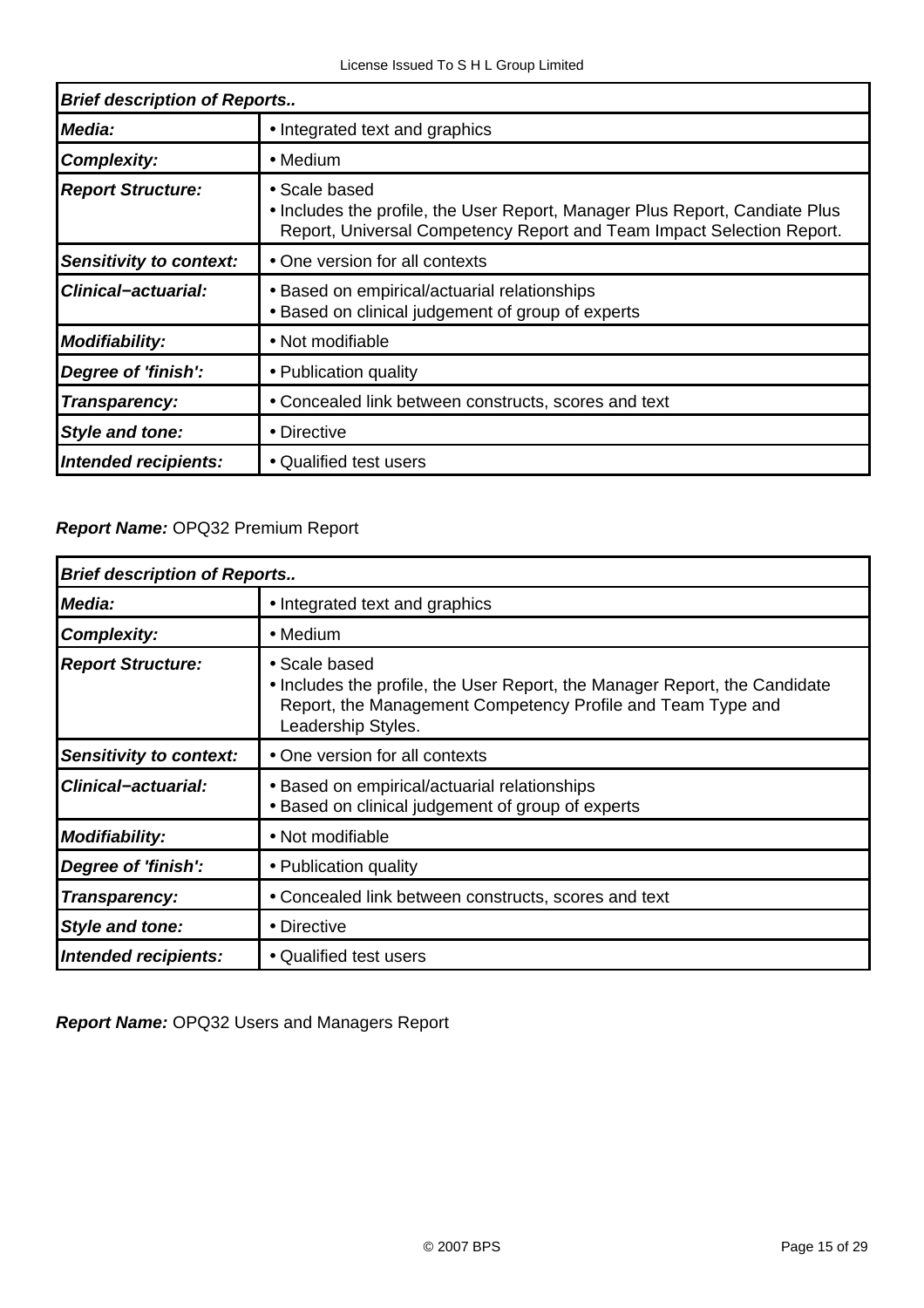| <b>Brief description of Reports</b> |                                                                                                             |  |
|-------------------------------------|-------------------------------------------------------------------------------------------------------------|--|
| Media:                              | • Text only<br>• Integrated text and graphics                                                               |  |
| <b>Complexity:</b>                  | • Medium                                                                                                    |  |
| <b>Report Structure:</b>            | • Scale based<br>• This provides a combination of the Users and Managers Reports.                           |  |
| Sensitivity to context:             | • One version for all contexts                                                                              |  |
| <b>Clinical-actuarial:</b>          | • Based on clinical judgement of group of experts                                                           |  |
| <b>Modifiability:</b>               | • Not modifiable                                                                                            |  |
| Degree of 'finish':                 | • Publication quality                                                                                       |  |
| Transparency:                       | • Clear linkage between constructs, scores and text<br>• Concealed link between constructs, scores and text |  |
| <b>Style and tone:</b>              | • Directive                                                                                                 |  |
| Intended recipients:                | • Qualified test users<br>• Third parties                                                                   |  |

# **Supply Condition and Costs**

#### **Documentation provided by the distributor as part of the test package:**

- User manual
- Supplementary technical information and updates (e.g. local norms, local validation studies etc)
- Technical (psychometric) manual

#### **Methods of publication:**

- Paper
- Internet download

#### **Start−up costs:**

All users must be trained. The cost of this varies between £595+VAT and £2900 +VAT depending on the previous experience of the participant.

All users must also be licenced. The cost of this varies from £579 +VAT for an individual licence to £1675 +VAT for a corporate one. This is renewable on an annual basis.

The user manual is £94. An OPQ starter kit is £395 +VAT and can be puchased without a license.

Apart from the paper and pencil, normative version, scoring and reporting back requires a bureau service either online or offline or the use of dongle units held on a system supplied by SHL.

The pocket expert start up kit is £895 +VAT, the PC expert start up kit is £1800 +VAT. The range of reporting options is huge and typical PC prices range from £1.75 +VAT to £105 + VAT per report. A candidate may require more than one reporting option.

#### **Recurrent costs:**

The most straightforward option to cost is to administer and profile the paper and pencil normative version which works out at approx £10 per candidate.

There is a wide variety of technology options each with their associated costs. Most work on the concept of dongle units. These vary in price from approx 30p to 50p depending on the medium used and the amount purchased. Administration and scoring works out at around £10 per candidate once VAT is taken into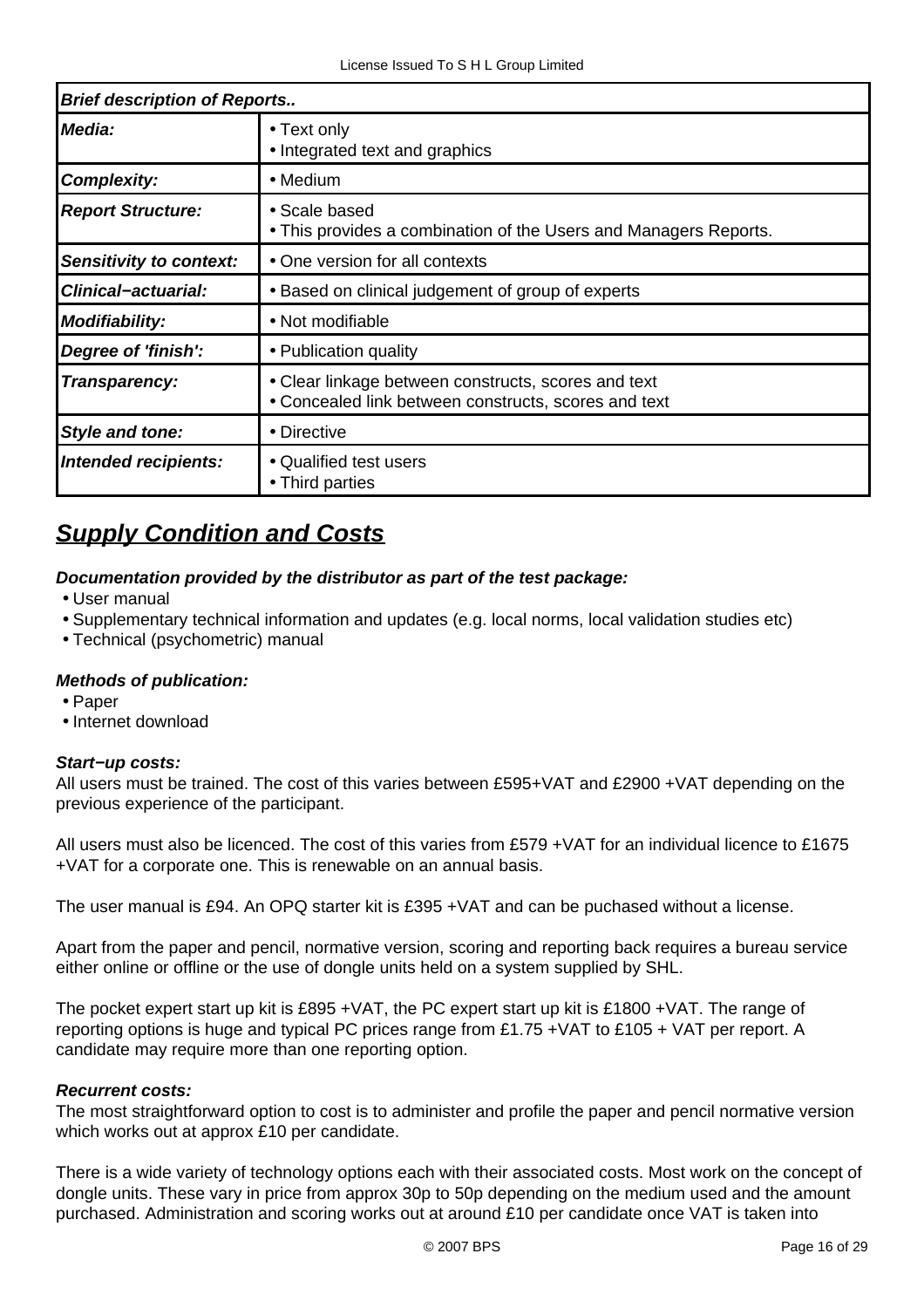account.

As mentioned above, an annual licence is required to use OPQ32.

#### **Test−related qualifications required by the supplier of the test:**

• Test specific accreditation

#### **Professional qualifications required for use of the test:**

- Holder of BPS Certificate of Competence in Occupational Testing Level A
- Holder of BPS Certificate of Competence in Occupational Testing Level B

# **Evaluation of Test Materials**

#### **Key to symbols:**

|              | Inadequate                                                  |  |
|--------------|-------------------------------------------------------------|--|
| <b>ATA</b>   | No longer used                                              |  |
| 宮宮宮          | Adequate/Reasonable                                         |  |
| <b>ATATA</b> | Good                                                        |  |
| <b>XXXXX</b> | Excellent                                                   |  |
| [N.r.i.o.r]  | (for updates only) Item was not rated in original<br>review |  |

#### **Quality of the explanation of the rationale, the presentation and the quality of information provided:**

से से से से से

| Overall rating of the Quality of the explanation of the rationale:                                     |              |
|--------------------------------------------------------------------------------------------------------|--------------|
| i) Theoretical foundations of the constructs:                                                          |              |
| ii) Test development procedure:                                                                        | tirsinininin |
| iii) Thoroughness of the item analyses and item analysis model:                                        |              |
| iv) Explanation of content validity:                                                                   |              |
| v) Summary of relevant research:                                                                       |              |
| Adequacy of documentation available to the user (user and<br>technical manuals, norm supplements etc): |              |
| i) Rationale:                                                                                          | stestesteste |
| ii) Development:                                                                                       |              |
| iii) Standardisation:                                                                                  |              |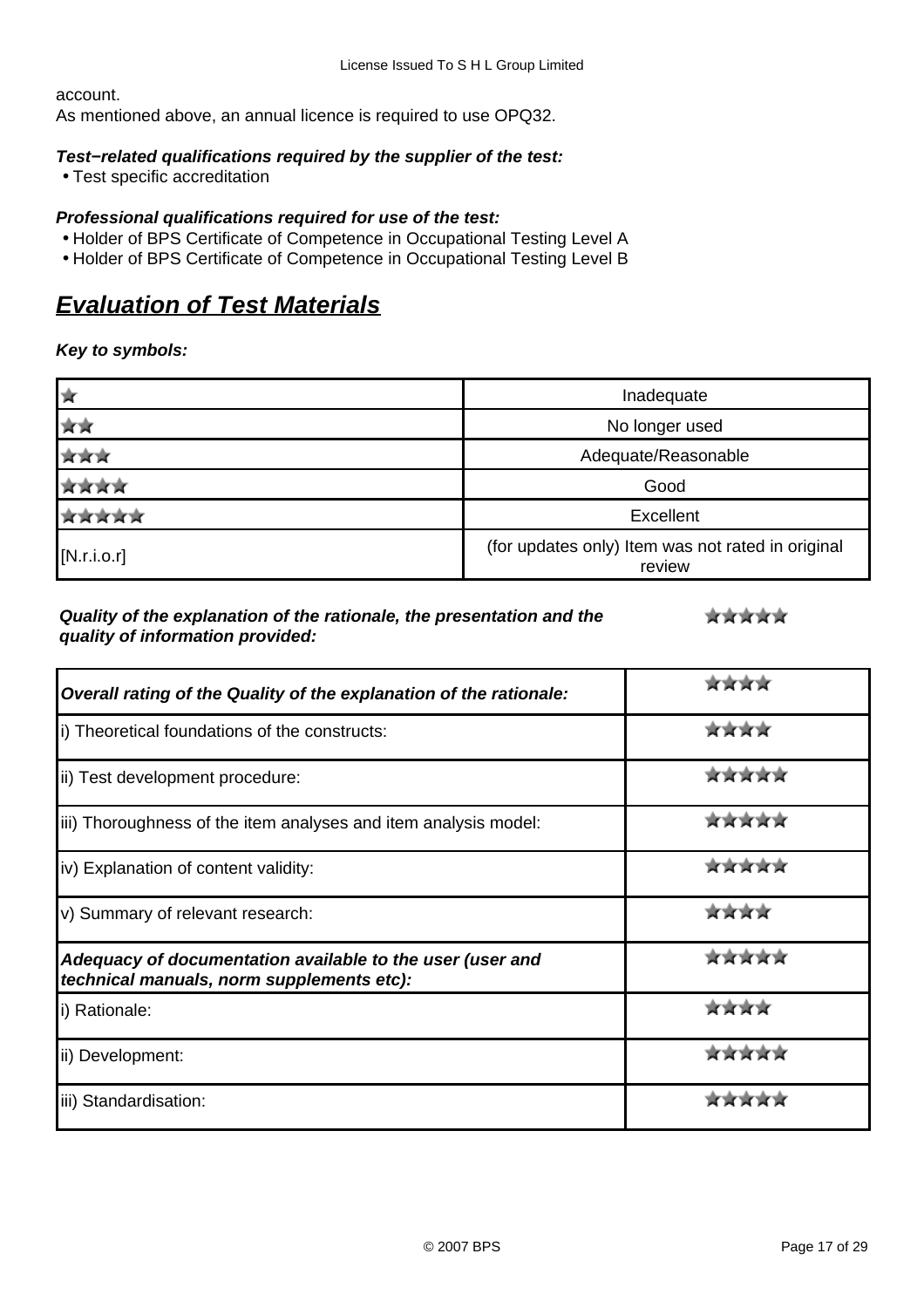| iv) Norms:                                                                                                         | से से से से से     |
|--------------------------------------------------------------------------------------------------------------------|--------------------|
| v) Reliability:                                                                                                    | *****              |
| vi) Validity:                                                                                                      | से से से से से     |
| Quality of the Procedural instructions provided for the user:                                                      | *****              |
| i) For test administration:                                                                                        | *****              |
| ii) For test scoring, norming etc:                                                                                 | से से से से से     |
| iii) For interpretation and reporting:                                                                             | ****               |
| iv) For providing feedback and debriefing test takers and others:                                                  | ****               |
| v) For providing good practice issues on fairness and bias:                                                        | *****              |
| vi) Restrictions on use:                                                                                           | ****               |
| vii) References and supporting materials:                                                                          | *****              |
| <b>Quality of the materials:</b>                                                                                   | 京京京京京              |
| i) General quality of test materials (test booklets, answer sheets, test<br>objects, software, etc):               | *****              |
| ii) Test quality of the local adaptation (if the test has been translated and<br>adapted into the local language): | N/A                |
| iii) Ease with which the test taker can understand the task:                                                       | 京京京京京              |
| iv) Ease with which responses or answers can be made by the test taker:                                            | *****              |
| v) Quality of the items:                                                                                           | में में में में मे |

#### **Reviewer's comments on the documentation (comment on rationale, design, test development and acceptability):**

The documentation is superb. It is well−designed and has an aesthetic appearance. Both the user and the technical manual are well written and easy to understand. Considerable effort appears to have gone into both to ensure that the reader can use them as easy reference sources − both contain prefaces that provide concise summaries of each chapter. The technical manual in particular has succeeded in presenting a lot of complex information in an easy to follow style. The statistical and development detail is all there and is written in a way that does not require the user to have a sophisticated technical understanding of questionnaire design. It is usually very easy to locate information but given the volume of information available both manuals would benefit from the inclusion of an index. However, the documentation could be improved by a better explanation of the problems, dangers and advantages of ipsative tests.

OPQ32 is designed to be jargon−free, straightforward and transparent. Despite being a complex, 32 trait instrument, it is easy to navigate around the instrument and all the associated documentation.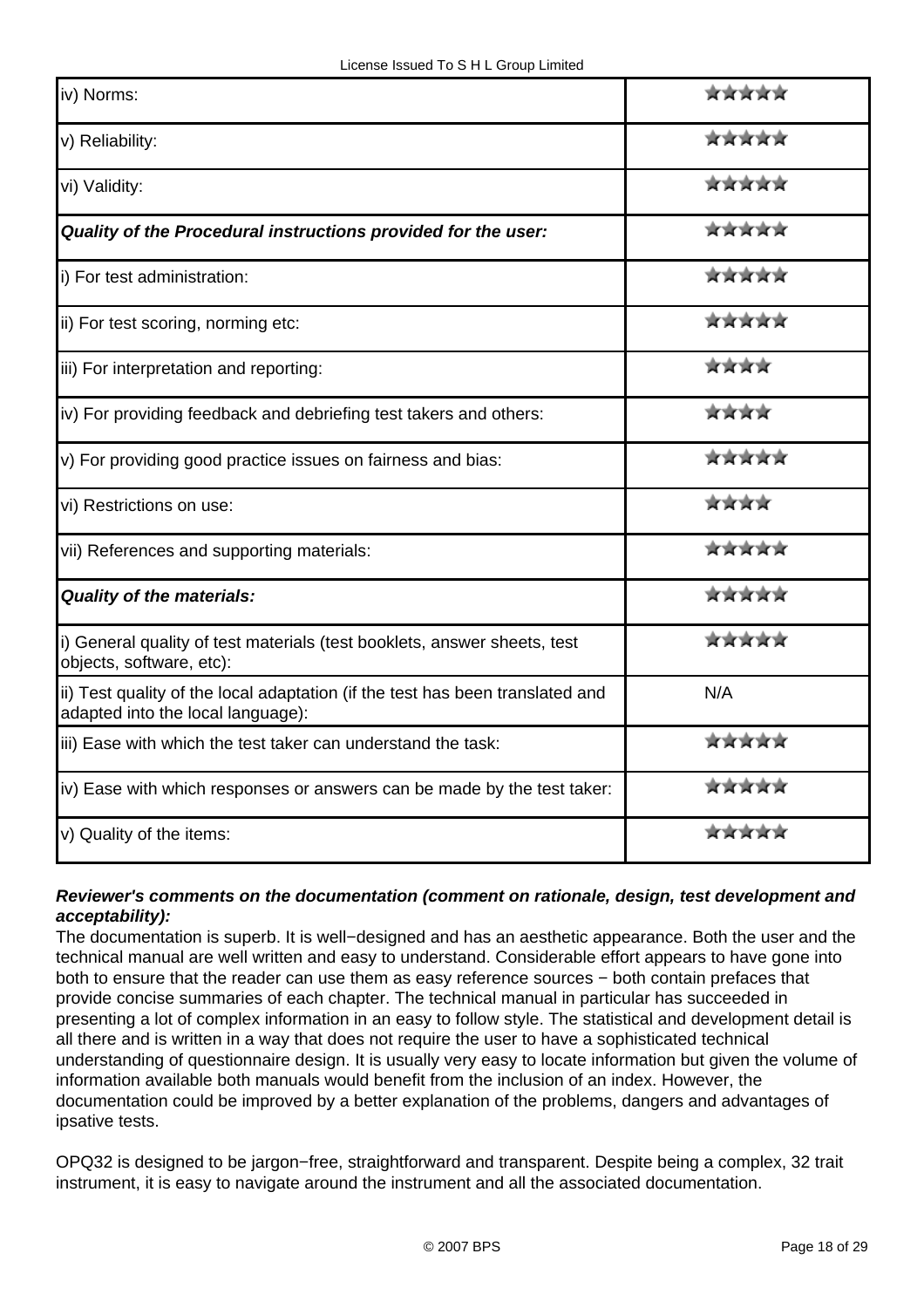Considerable care has been taken with the design of the items to ensure that they are easy to understand, do not contain more than one concept, use clear and explicit language and are related to the world of work in the 21st century. In addition to this, the items have been validated to ensure relevance when translated into other languages for international use. The questionnaires are easy to use and are likely to have a strong face validity amongst test takers and organizations. The instructions are clear and there is the option of test takers having access to a practice leaflet in advance to ensure that they fully understand how to complete the questionnaire. The output in terms of the profile of scores is equally accessible. The scale labels accurately describe the item content and are relevant to use in occupational settings. The scales themselves relate to the three broad areas of relationships, thinking, and feelings and emotions. These in turn are broken down into factors within which each scale lies. This clustering aids interpretation and makes it easier to identify themes within the personality whilst maintaining the detail.

# **Norms, Validity & Reliability**

#### **Evaluation of technical information:**

skrikskrik

### **Norms or reference group information:**

| <b>Overall adequacy:</b>                                                                                      |                                                                                                                                                                                                                                                                           |
|---------------------------------------------------------------------------------------------------------------|---------------------------------------------------------------------------------------------------------------------------------------------------------------------------------------------------------------------------------------------------------------------------|
| i) Appropriateness for local use, whether local or international norms:                                       | tirskrskrsk                                                                                                                                                                                                                                                               |
| ii) Appropriateness for intended applications:                                                                | प्रोट के प्रोट के                                                                                                                                                                                                                                                         |
| iii) Sample sizes:                                                                                            | stestestesteste                                                                                                                                                                                                                                                           |
| iv) Procedures used in sample selection:                                                                      | UK general pop norm<br>collected by Office of National<br>Statistics: using postcode<br>stratified by region and<br>socio-economic status.<br>Stratified geographical<br>samples from USA, also some<br>incidental samples of<br>managers, graduates and<br>other groups. |
| v) Quality of information provided about minority/protected group<br>differences, effects of age, gender etc: |                                                                                                                                                                                                                                                                           |

#### **Reviewers' comments about the norms:**

Totally new norm groups have been developed for OPQ32 in tandem with the changes to the items and scales of the original questionnaire. By any standard, the norms are good and available for inspection in the User Manual. At the centre are good, scientifically derived population norms for the UK for the OPQ32n and a large standardisation sample for the OPQ32i. These are supplemented by norms for managerial and professional groups and norms for graduates. Additional norms are provided in 'Normline Supplements' which are published regularly.

The Technical Manual contains means and standard deviations for an extensive range of groups including:

- UK males and females
- UK managerial and professional groups, males and females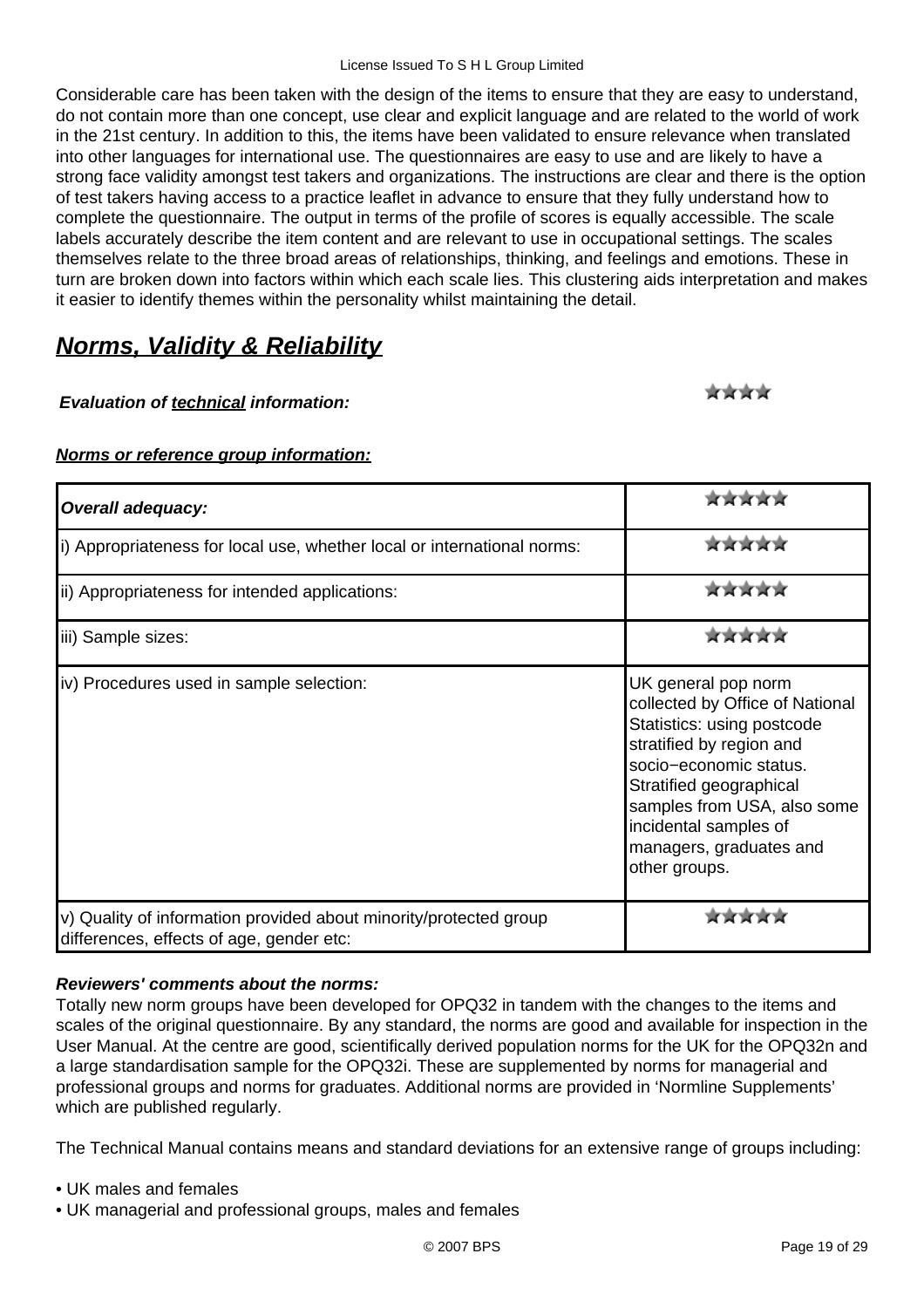- UK graduates, males and females
- UK whites and ethnic minorities
- USA males and females
- USA whites and ethnic minorities
- South Africa males and females
- South Africa whites and ethnic groups
- Australia males and females
- International data set males and females

There is a discussion of gender and age related differences in scores in the Technical Manual. This is based on data from the standardisation samples for the normative version and for a large international data set for the ipsative version. (It should be noted that the normative version only tends to be used in English speaking countries with translations into other language using the ipsative format.) Gender showed consistent, small to medium effects while age effects were small and inconsistent. The differences found are reported fully in the Technical Manual.

Score differences in samples from around the world are also reported. Data from countries, including those listed above, are represented for each scale. Line graphs are used to show scores for males and females in each country. The presentation of this data is supported by a description of the issues involved in using aggregated norms and the dangers of making assumptions about characteristics of different nationalities. It is suggested, however, that the data can be useful in highlighting differences that may be expected when assessing candidates from different countries for the same position. The development of norm groups is ongoing in each country of operation.

In addition, mean scores are available for a wide range of occupational groups including: undergraduates; directors; professional workers in science engineering and technology; professional workers in education welfare and health; clerical and secretarial staff; personal and protective service staff; plant and machine operatives; banking; sales; consultants; manufacturing; hospitality and education.

With so much information available it would be useful for the User Manual to provide guidance on which norms to use in typical selection or guidance situations. For example, how should an English applicant for a job in a German multinational organisation based in Sweden be judged against English, German or Swedish norms?

It is not always clear which norm group is used to generate reports using the Expert software. When the profile is provided as part of the generated report then information about the norm group is included but this doesn't seem to be the case for some text based reports. Consequently it is not clear what impact choosing an alternative comparison group would have on the textual descriptions.

All of the more recent reports do specify the norm groups that have been used.

#### **Validity:**

| <b>Overall adequacy:</b>                      |                                                                                                                                                                                                                                      |
|-----------------------------------------------|--------------------------------------------------------------------------------------------------------------------------------------------------------------------------------------------------------------------------------------|
| <b>Construct Validity (overall adequacy):</b> |                                                                                                                                                                                                                                      |
| i) Designs used:                              | Correlations with other<br><b>linstruments</b><br>Intra-scale (item-rest<br>correlations)<br>Differences between groups<br>Matrix Multitrait-Multmethod<br><b>Exploratory Factor Analysis</b><br><b>Confirmatory Factor Analysis</b> |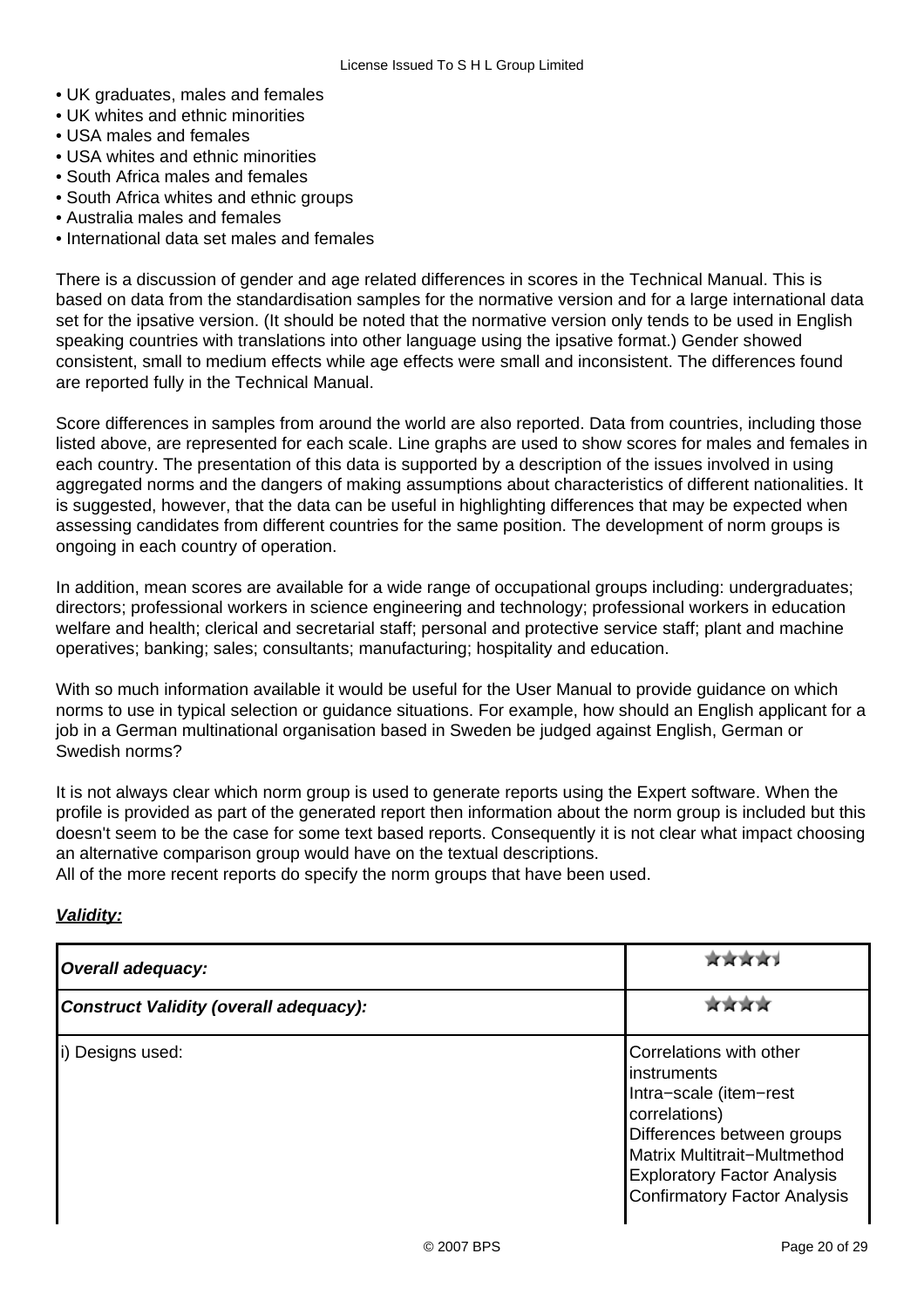| ii) Sample sizes:                                                                     | stestestesteste                                                                                                                    |
|---------------------------------------------------------------------------------------|------------------------------------------------------------------------------------------------------------------------------------|
| iii) Procedure of sample selection:                                                   | Factor analyses conducted on<br>data from good<br>standardisation sample. Other<br>studies largely based on<br>incidental samples. |
| iv) Median and range of the correlations between the test and other<br>similar tests: | skrikniknik                                                                                                                        |
| v) Quality of instruments as criteria or markers:                                     | värvärvärvär                                                                                                                       |
| vi) Differential Item Functioning (DIF) analyses:                                     | N/A                                                                                                                                |
| Criterion-related validity: overall adequacy:                                         | प्रेट के प्रेट प्रेट                                                                                                               |
| i) Description of the criteria used and characteristics of the populations:           | Concurrent; Predictive;<br>Post-dictive                                                                                            |
| ii) Sample sizes:                                                                     |                                                                                                                                    |
| iii) Procedure of Sample selection:                                                   | Incidental                                                                                                                         |
| iv) Median and range of the correlations between the test and criteria:               |                                                                                                                                    |

#### **Reviewers' comments about validity:**

Evidence of the construct validity of the OPQ32 comes from a variety of sources. The rationale of the OPQ32 is to have a large number of discrete scales each of which measures an aspect of personality related to the world of work. As such the items are straightforward, rationally linked to the scale and have a good degree of internal consistency. Under these circumstances it can be argued that the construct validity of the instrument has been 'built in'.

The results of a range of studies investigating construct validity are presented in the Technical Manual. High correlations are reported between OPQ32 scales and similar scales in older or related versions of OPQ questionnaires, providing evidence of their equivalence. Correlations are presented between the OPQ32 scales and a number of other personality questionnaires including the 16PF5 (n=147) and 16PFI (n=81); the Occupational Personality Profile (n=231); the Hogan Personality Inventory (n=108); the Minnesota Multiphasic Personality Inventory (n=126); the Myers Briggs Type Indicator (n=142) and Enneagram Types (n=241). These are harder to evaluate as the correspondence between the scales requires interpretation. It should not be expected that all personality scales on one test will have significant correlations with all personality scales on another test. At face value the correlations range from inadequate to good using the review criteria above. However the true validity is hard to judge from the correlations given; because of a laudable wish to avoid false claims, the manuals only give raw correlations with no correction for artefacts. This is likely to under−estimate correlations by, perhaps, 50%.

Another way to evaluate the evidence is to assume that if personality has five dimensions about 21% (20% true plus 1% false) of correlations should be noteworthy, that is, have values of 0.3 or more. The results of the raw correlations for some of the marker tests were as follows: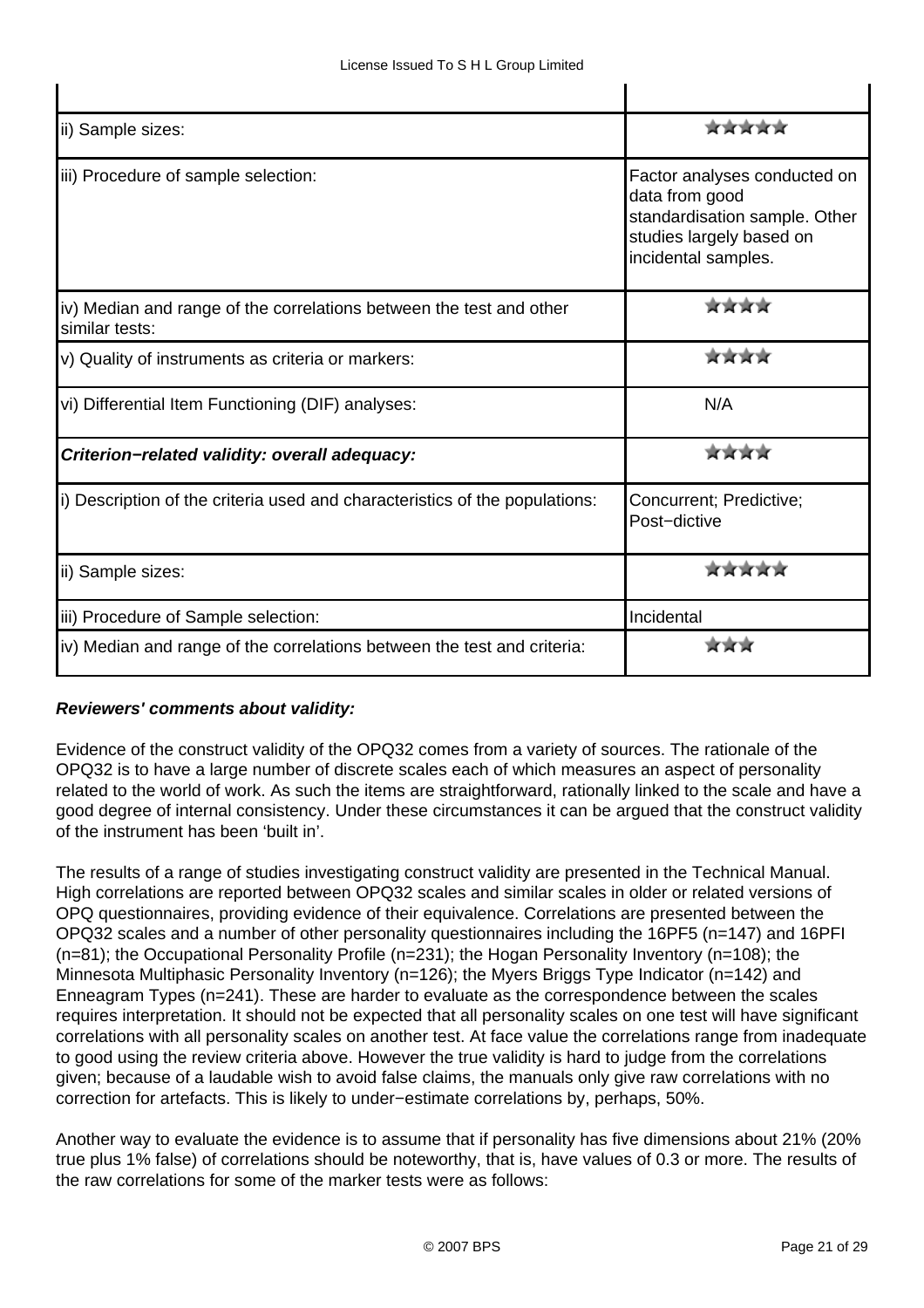|                                         | % notable | median raw correlation |
|-----------------------------------------|-----------|------------------------|
| 16PF (Industrial Version)               | 16.4      | about 0.45             |
| <b>Occupational Personality Profile</b> | 8.0       | about 0.35             |
| <b>Hogan Personality Inventory</b>      | 16.1      | about 0.45             |
| <b>MBTI</b>                             | 16.4      | about 0.35             |
| <b>NEO</b>                              | 14.4      | about 0.35             |

On balance it can be concluded from this evidence that the construct validity of the OPQ32 is good − despite correlations that appear low.

Although it has been noted in the tables that no DIF analysis has been carried out between the various language versions of the instrument, the authors of this version used structural equation modelling to establish the equivalence or measurement invariance of the different language versions. This measure was carried out using a sample of 48,991 multilingual test takers using the Ipsative version of the instrument and equivalence was established.

Considerable research effort has been expended to demonstrate the fit between the OPQ32 and the Big Five factors following well publicised research which suggested that the OPQ did not measure the Big Five personality factors. A study to map the OPQ32 to the Big Five Model of personality is described. Experts working for the publisher carried out conceptual mapping between the OPQ32 and the NEO PI−R as the example of a Big Five measure. The hypothesised relationships were then assessed using data collected from 264 students who completed both the OPQ32 and the NEO short version. The correlations achieved were in line with the conceptual mapping exercise and robust measures of the Big Five were constructed using weighted composites of OPQ32 scales.

A number of exploratory, and confirmatory, factor analyses were carried out on large samples to explore the structure of the OPQ32 and to fine tune the equations used to derive Big Five scales from the OPQ32. Finally a number of convergent and divergent validity analyses were carried out. The results from these demonstrated that there is strong convergent validity between the OPQ32 and accepted measures of the Big Five.

The technical manual provides a great deal of information concerning the criterion validity of the OPQ32. Part 1 looks at studies carried out in the 1990s using earlier versions of the OPQ32, most notably those based on the OPQ Concept family of questionnaires. Given that 25 of the Concept scales correlate highly with very similar scales in the OPQ32, the argument is made that these are essentially alternate forms of the same scales and that consequently evidence of validity obtained for one can be applied to the other. At a general level this is an acceptable argument although a test user would need to check any assumptions derived from this earlier research in some detail at the individual scale level to check equivalence.

None of the studies predict a criterion such as an overall rating of job success rather they evaluate the relationships between defined job competencies and those personality scales hypothesized to be linked to successfully achieving those competencies. In these earlier studies a variety of competency frameworks are utilised. Often the actual competencies used as criterion measures are later mapped onto the SHL Inventory of Management Competencies (IMC) for analysis purposes. Data from a range of job roles in a variety of organizations and countries are collected together on the assumption that the competencies are sufficiently general to be broadly the same. This approach enables generalizations regarding the relationships between scales and competencies to be made. This is particularly helpful given that in many studies there are unlikely to be sufficiently large groups of managers in similar roles within one organization to enable meaningful statistical analysis, so that aggregation of data becomes important if conclusions are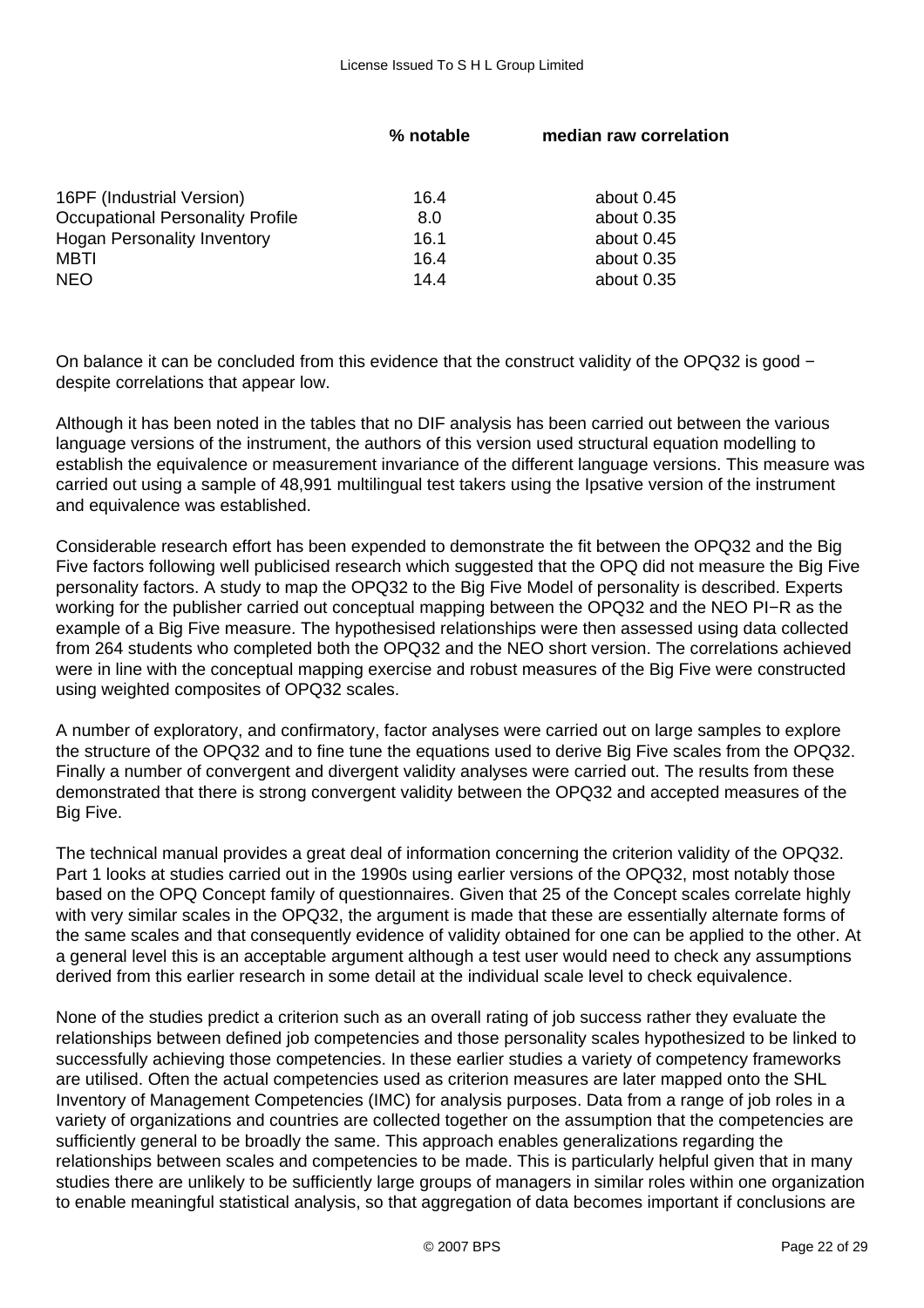to be drawn. However the test user needs to be aware that the meta−analyses are based on a number of assumptions not all of which are likely to be accurate.

A final study described in Part I investigated not only the concurrent relationships between scales and work competencies but also predictive relationships to see whether scores on relevant scales as identified by experts from the results concurrent study were linked to future performance. In evaluating the results of the two studies it is clear that the concurrent one showed the strongest relationships as virtually all the hypothesized scale scores produced statistically significant correlations with the assessed competencies. The results of the predictive study tended to be less strong and for some scales the hypothesized relationship was quite low; however overall, the results were judged to support the usefulness of using personality scales to predict performance on the identified competencies.

The studies reported in Part 2 have built on the earlier research with the Concept instruments. The main conclusions from the studies in Part 1 are that there is clear evidence that information from the OPQ personality scales adds to the level of prediction achieved by measures of ability and also that there is the possibility that estimates of validity are limited not by the instruments themselves but rather by the use of criteria that are not reliable or wholly relevant. In Part 1 some of the studies used the SHL Inventory of Management Competencies, in Part 2 the use of the SHL Universal Competency Framework (UCF) is described, both of which offer more reliable criteria. The UCF goes further in that it is designed to map the whole competency domain and is based on 112 detailed components that map across to 20 competency dimensions and 8 broad areas. The logic is that any work role can be described in terms of the UCF. An expert test user, utilising existing research findings, can select the combination of appropriate measures (ability, motivation and personality) that can be used to predict success in that role.

Eight recent studies of this approach are presented. In essence, the results from six of the eight studies yield median correlations of composite scores with ratings on individual competencies of 0.20, 0.23, 0.20, 0.11, 0.26 and 0.16, respectively. So, on average, a composite of three or so scales predicting performance on a single competency would expect to show a correlation of about 0.19. It is safe to say that a higher validity is likely to be obtained if the OPQ32 composites are combined to predict all the relevant competencies (and only the relevant competencies) for a particular work role. The extent of the increase in overall validity would be affected by the degree of correlation between the OPQ32 composites. Composites that are related will show less incremental validity in predicting performance in the work role than those composites which are more independent. The technical manual suggests that value of between 0.40 and 0.50 can be obtained.

Of course these results are based on a number of assumptions. First there is the assumption that the UCF maps competencies relevant to all jobs. Further, the subjects in the studies usually perform a melange of jobs in a wide range of companies, in different industries and in different countries. Allowing these factors to vary introduces additional variance that is not present in typical selection or guidance situations and it will tend to depress validity coefficients. This is in addition to any underestimation that results when corrections are not made for artifacts as is the case here.

#### **Reliability:**

| Overall adequacy:                   | <b>STATISTIC</b>                                                            |
|-------------------------------------|-----------------------------------------------------------------------------|
| i) Data provided about reliability: | Standard error of<br>measurement given for a<br>number of different groups. |
| Internal consistency:               |                                                                             |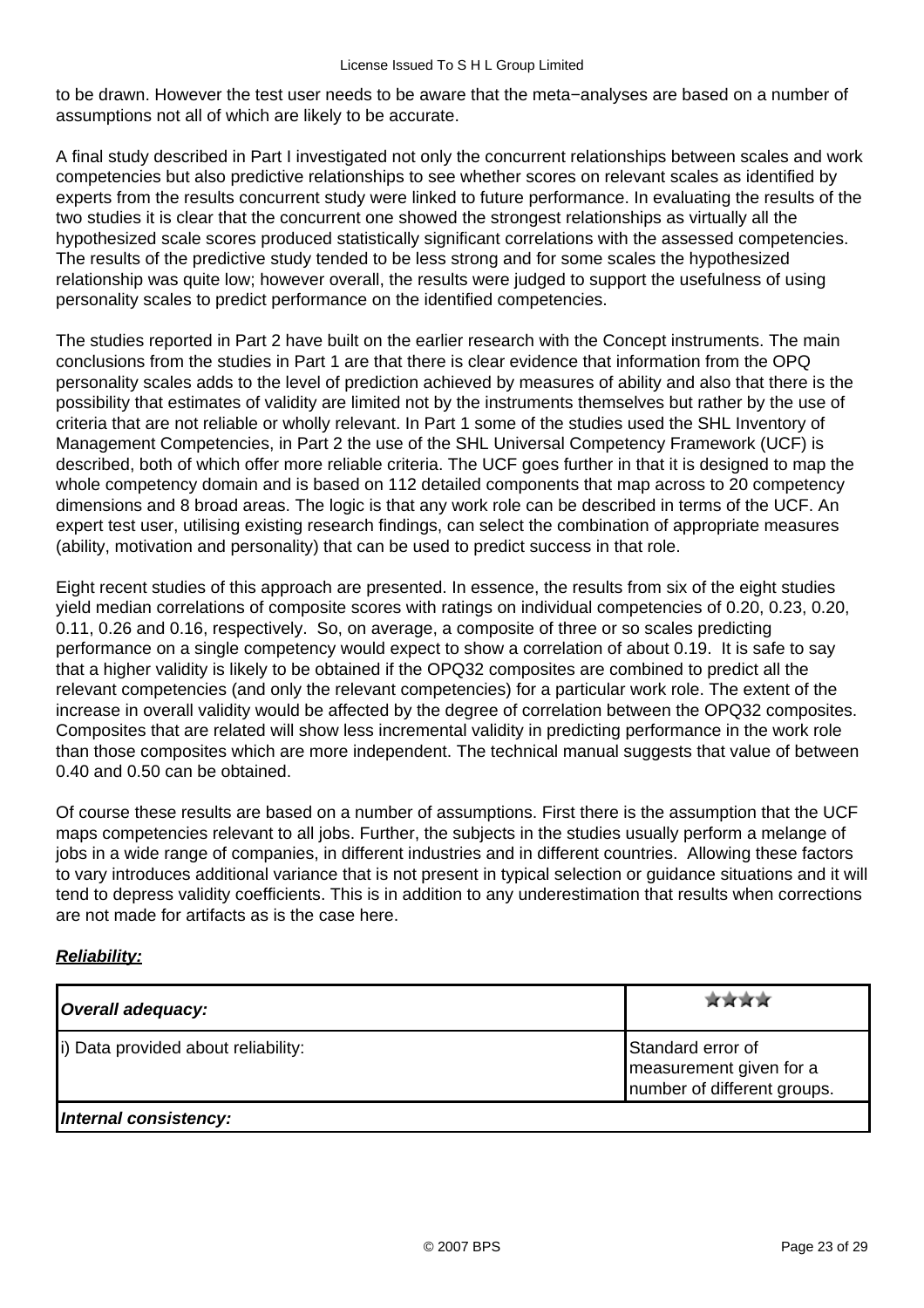| i) Sample size:               |     |
|-------------------------------|-----|
| ii) Median of coefficients:   |     |
| <b>Test retest stability:</b> |     |
| i) Sample size:               |     |
| ii) Median of coefficients:   |     |
| Equivalence reliability:      |     |
| i) Sample size:               | N/A |
| ii) Median of coefficients:   | N/A |

#### **Reviewers' comments on Reliability (comment on confidence intervals for reliability coefficients and provide Spearman Brown equivalents for a 30−item scale):**

OPQ32 has good reliability credentials. Concentrating on the UK version the majority of the data presented was internal consistency data. Two data sets were presented for the normative version of the questionnaire within the UK, the trial group had a median internal consistency of 0.84 across all the scales (range of 0.7 – 0.9) and the general population sample had a median of 0.79 (range of 0.65 – 0.87). The ipsative version had a median internal consistency of 0.81 (range of 0.67 – 0.88) based on the UK standardization sample. The internal reliabilities for composite scales (extroversion, openness etc) is even higher at about 0.89. All studies were based on large samples. Although focusing mainly on the UK version of the instrument, it is worthy of note that internal consistency data was also provided for US, South African, Japanese and European versions.

The values for the Standard Error of Measurement, when converted into sten scores, were consistent with the practice of marking each achieved scale value with a band of +/− 1 sten to take account of measurement error. This result provides further evidence of the accuracy of the items chosen to make up the questionnaire.

One test – retest study was presented for the UK normative version of the instrument, this was based on 107 higher education students. The time lapse between testing was approximately one month. The reliabilities ranged from 0.64 to 0.91 with a median of 0.79 across all the scales. Five scales fell below 0.7 and two of these had undergone some changes in the test – retest period. The data provides some support that the traits measured and the way in which they are measured by OPQ32 are stable. However it would be helpful to have the reassurance of extra studies confirming test−retest reliability of the normative version and also studies using the ipsative version.

Information on the equivalence of the normative and ipsative versions of OPQ32 is provided. A study with 152 undergraduates yielded a median scale correlation of 0.67 whilst a larger study with 488 individuals who participated in OPQ training courses yielded a median scale correlation of 0.71. However, given the differences in response modes and scoring protocols the two versions should not be treated as parallel versions that can be used interchangeably. As the Technical Manual points out the fact that the correlations between the two versions are lower than their internal consistency reliabilities suggests that the two versions measure constructs that are similar but not the same. Further evidence shows that differences are more likely to occur for people with a high number of 'average' scores on the normative version, that is, 'flatter' profiles, as the results suggest that it is harder for such candidates to answer the ipsative version consistently. Advice on interpretation in the test User's Manual is not to treat the versions as interchangeable, this is demonstrated using the example of someone whose profile differed dramatically on certain scales between the two versions.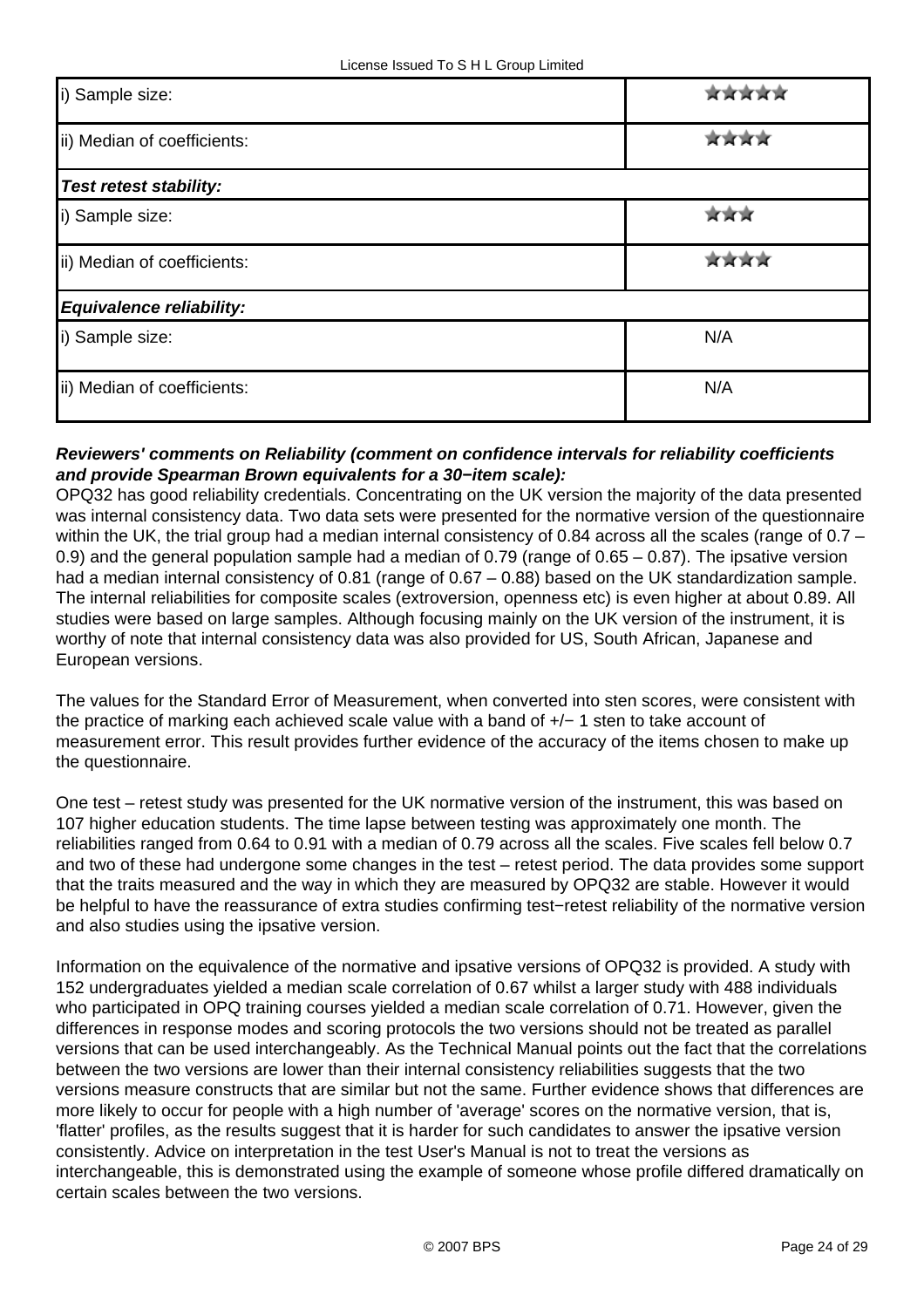Other information of interest in this section of the review is some data presented on administration mode equivalence. Comparisons were made between paper and pencil versions and online versions and also between supervised and unsupervised administration. Only small differences were achieved and it was concluded that comparable psychometric properties were found regardless of the mode of administration.

## **Quality of Computer−Generated Reports**

| Overall adequacy of computer-generated reports: | प्रेट के प्रेट प्रेट                                                                                                                                                                                                                                                                                                                                    |
|-------------------------------------------------|---------------------------------------------------------------------------------------------------------------------------------------------------------------------------------------------------------------------------------------------------------------------------------------------------------------------------------------------------------|
| i) Scope or coverage:                           | 宮宮宮宮                                                                                                                                                                                                                                                                                                                                                    |
| ii) Reliability:                                | सेट के सेट के                                                                                                                                                                                                                                                                                                                                           |
| iii) Relevance or Validity:                     | 宮宮宮宮                                                                                                                                                                                                                                                                                                                                                    |
| iv) Fairness, or freedom from systematic bias:  | ****                                                                                                                                                                                                                                                                                                                                                    |
| v) Acceptability:                               | ****                                                                                                                                                                                                                                                                                                                                                    |
| vi) Practicality:                               | 宮宮宮宮                                                                                                                                                                                                                                                                                                                                                    |
| vii) Length-number of printed pages:            | This index does not apply very<br>well to this test and reports.<br>There are multiple reports of<br>widely different lengths. As<br>there are a large number of<br>scales (32 plus, perhaps 10<br>other indices) even a long<br>convoluted report will appear<br>good. As it happens, the<br>length of most reports seem<br>suitable to their purpose. |

**Report Name:** Summary ratings for all reports

#### **Reviewers' comments on the quality of computer generated reports:**

OPQ32 has a multitude of different computer generated reports for different audiences and different purposes. The range and variety of reports is impressive and perhaps bewildering. Some reports are simple descriptions of how the test taker has emerged on the 32 scales and others use the basic OPQ32 data to explore how the candidate emerges on a range of different derived models such as leadership style, team types, emotional intelligence, management competencies etc. The User Manual is very good in describing the various reports, who they are aimed at, and what they can be used for. It also flags up what they are less good at. Both the normative and ipsative versions of OPQ32 have scales that indicate how the test taker has responded to the items. If this falls into a danger area it is flagged up in the computer generated reports.

Interestingly, probably the most useful report for the skilled user is the simple profile chart. It is visual and easy to interpret, OPQ32 is multi−scale but it is not a particularly difficult instrument to extract key information from. The skilled user will be able to see links across scales and sections of the chart that many of the more sophisticated reports do not make. They will use this to tailor their interpretation to whatever organisational framework is in operation and the subtleties under which the instrument is being used.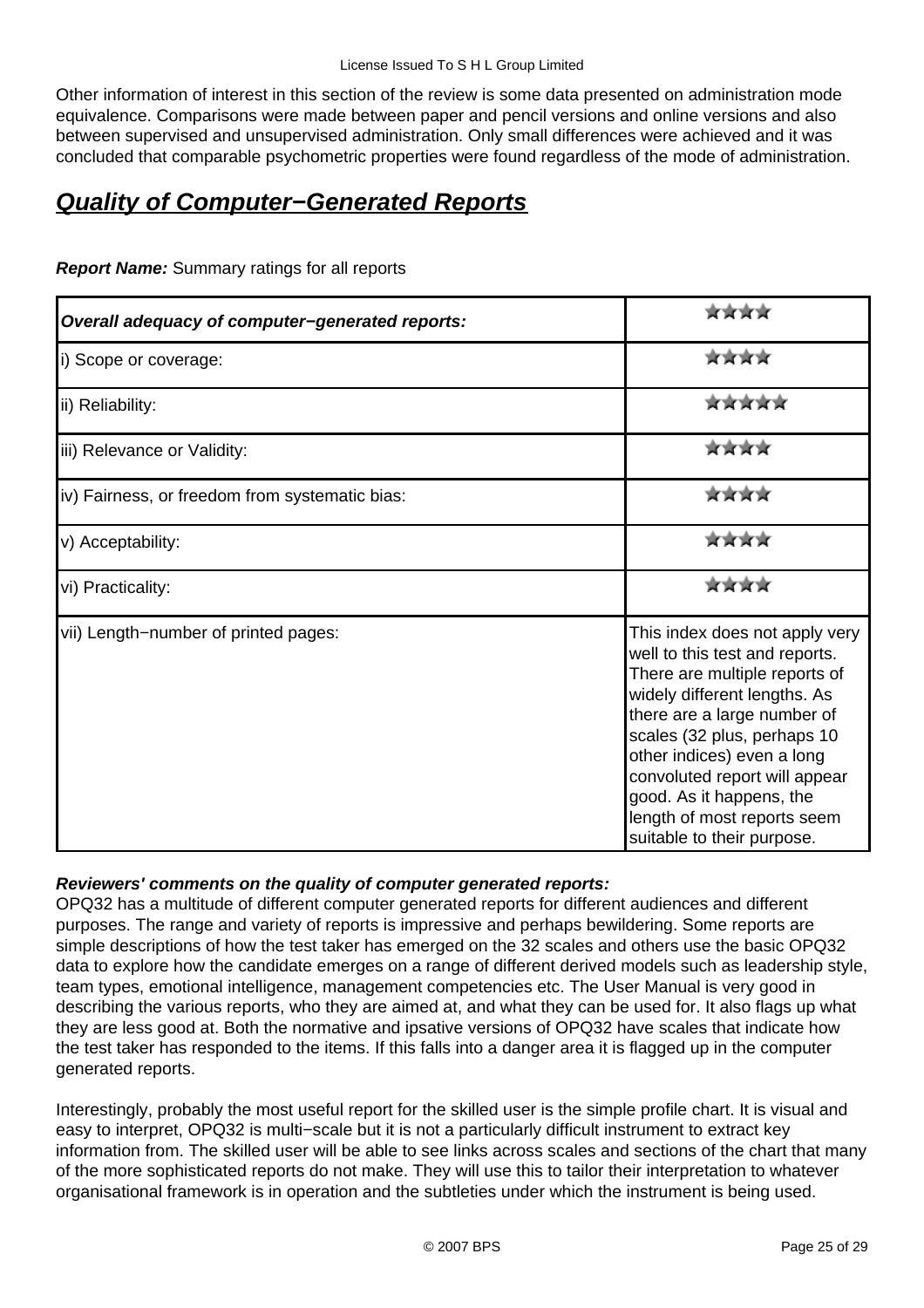The text based reports for managers and candidates are fine in themselves, the language is positive and advisory, but with the visuals and the numbers removed it tends to be a bit difficult to see where the key aspects of someone's personality may lie.

The derived reports tend to go straight to the derived scores without indicating how the person emerged on the OPQ32 itself, the instrument that they actually completed. Some make use of some simple bar charts to add a visual element to the text but these are generally blunt five point scales which lose the richness of the original data that fed into them. A clue can be gleaned from the bullet point statements that accompany the visuals as to which scales have loaded onto which derived measure, but because the language is innocuous and again no sten scores are given, it can be easy to miss what could be extremes of personality. Bearing in mind that some reports can cost as much as £250, care needs to be taken that these do actually give the range of information necessary for the user. This is especially pertinent as the organisation/client may end up ordering multiple reports for each candidate.

There is very little in the manuals concerning how the protocols and algorithms for the derived reports were developed and tested. However, there is nothing in the reports which is counter−intuitive or is cause for concern. The reports appear to be comprehensive and reflecting the scores on a test. However, this judgement is derived from an inspection of the various reports. It would be very desirable for the test publisher to provide more details of the way that reports are constructed and the links to test scores. The information presently available for review does not allow the validity and other technical aspects of reports to be confirmed.

# **FINAL EVALUATION**

#### **Evaluative report of the test:**

Without doubt the OPQ32 is at the top of the first rank of personality tests, especially those used in occupational settings. Based on a conceptual model of personality, the instrument has strong technical and statistical credentials to back this up. One of its main advantages is that it provides a fine−grained analysis of personality. Even allowing for duplication between scales, the 32 aspects measured provide great detail of occupationally relevant traits – which also map onto a coarser grained analysis of personality, the Big Five. Considerable research effort has been put into successfully deriving measures of the Big Five based on weighted composites of scales from the OPQ32. However, evidence from the criterion related studies of validity demonstrate how useful a fine−grained analysis of personality can be for predicting work competencies. The use of competency frameworks − the IMC and UCF − represents marked progress in analyzing the world of work and may have immense future theoretical and practical importance.

However the research is complex and challenging for the test user to apply to their own situation. It would be helpful if examples could be provided that illustrate the links between conventional studies of validity, where personality scales are related to overall job outcomes, and this new approach where the job is analysed in terms of competencies and composites of relevant OPQ32 scales constructed to predict them, with estimates given of the validity values likely to be achieved. As it is, test users may still look to SHL to report standard validity studies such as examining how, for example, some OPQ scores (e.g. persuasive, outgoing, tough−mindedness and competitiveness) correlate with success of 172 salespeople or a study comparing scales related to emotional stability with the occupational success of pilots.

The evidence of internal consistency reliability is good, if not excellent, although further studies should be carried out to investigate test−retest reliability, as at present evidence of the stability of the scales is unsatisfactory. The norms are good and available for inspection by the user. They are available for, probably, an unrivalled range of countries and groups. Differences in scores between groups are fully analysed and described; there does not appear to be any evidence of bias or unfairness. Construct validity is good.

The OPQ32 is superbly presented and marketed. These are important attributes in obtaining acceptability by individuals and organizations. The instrument is straightforward; it is easy to use and interpret. The content of questions and design of tests, answer sheets, profile sheets and scoring keys are excellent. The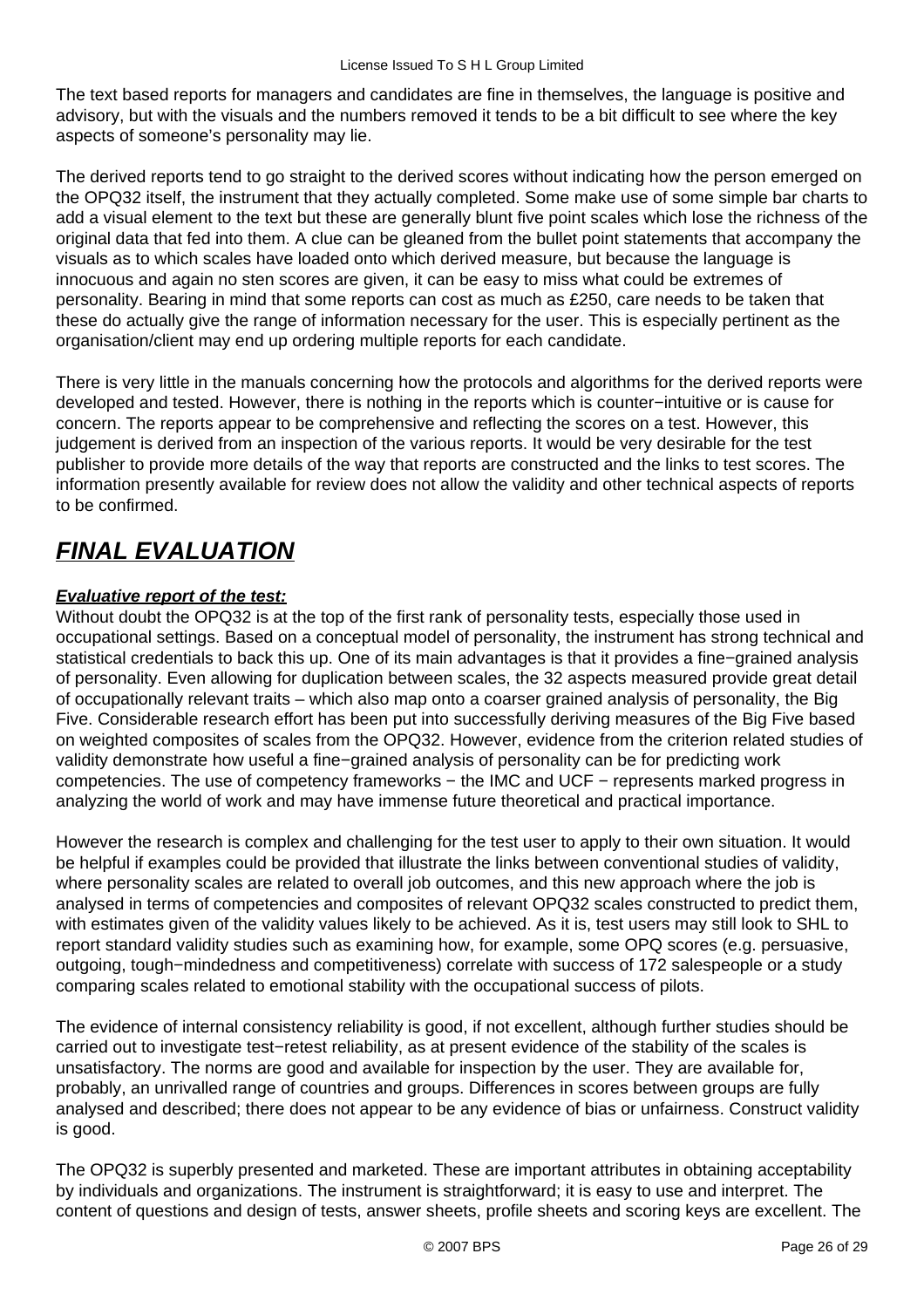instrument is uncontroversial and can be used in a wide variety of occupational situations e.g. selection, development, coaching, team development etc. It is not a clinical instrument and although it may have a part to play in exploring some of the more sensitive people applications such as counseling it is likely that other tools would need to be used to help uncover some of the deeper aspects of the issue. Computerised versions are available in several media and evidence of their equivalence is provided.

In addition to providing personality information, the test publishers have invested in the development of a large range of reporting options that users can take advantage of if they so wish. Many of these give derived data on aspects not directly measured by the instrument e.g. emotional intelligence. More information as to how these links have been made would be helpful, currently the information concerning their production is not, in any way, sufficient to allow an external audit of their veracity.

As ever, care needs to be exercised by the user when using an instrument to glean information about aspects it was not specifically designed to tap. The OPQ32 is only a personality measure, it contains no items that measure skill directly. It could be easy for less sophisticated users to 'forget' this and to make assumptions about skill not justified by the instrument. This is always an issue with personality measures and this can be further compounded when derived measures are produced (especially when other instruments do measure skill).

The OPQ32 has an international reach and that is important to multinational organizations and those servicing their HR needs. The test publishers have successfully exploited numerous commercial and research opportunities to build up a large, up−to−date bank of data both in the UK and internationally. This work is ongoing and the resources and infrastructure is in place to ensure that the technical data is updated and expanded.

A major advantage of OPQ32 is its acceptability to users. The scales are relevant and appropriate and the items are clear and transparent, relating rationally to the scales they load onto. As ever this has the downside of being more easy to fake, and although the social desirability and consistency measures go some way in helping this to be flagged up, this is not a problem that will go away, especially when used as part of an assessment process in which a lot is at stake. There is anecdotal evidence that the OPQ suite of instruments is somewhat a victim of their own success. OPQ is a widely used instrument and many job seekers at middle/senior levels have done this or the previous version on numerous occasions. They have received feedback, and if unsuccessful, are fully aware of the areas of their approach they need to change to enhance the chances of success. OPQ32 has incorporated key changes but is still fundamentally an adaptation of a very familiar instrument.

The OPQ32 has a wealth of supporting research and documentation. The requirement that users must undertake compulsory training further serves to ensure that users are competent and confident in its usage.

#### **Conclusions:**

OPQ32 is a high quality instrument which is specifically designed to be reliable, valid and fair for most ethical occupational uses in the world of work in the 21st century. The previous version of the instrument, OPQ Concept 5.2 was a very solid instrument in this respect. The OPQ32 has successfully built upon this foundation to review and refine the items and scales and to produce changes which enhance its ability to be used both internationally and in the future. The OPQ32i and the OPQ32n are amongst the best broad spectrum personality tests available – especially for use in occupational settings where a 'surface view' of an individual is needed. They are supplemented by lots of additional material and features. Their technical qualities are good.

#### **Recommendations:**

• Suitable for use in the area(s) of application defined by the distributor, by test users who meet the distributor's specific qualifications requirements

# **SUMMARY EVALUATION OF THE TEST**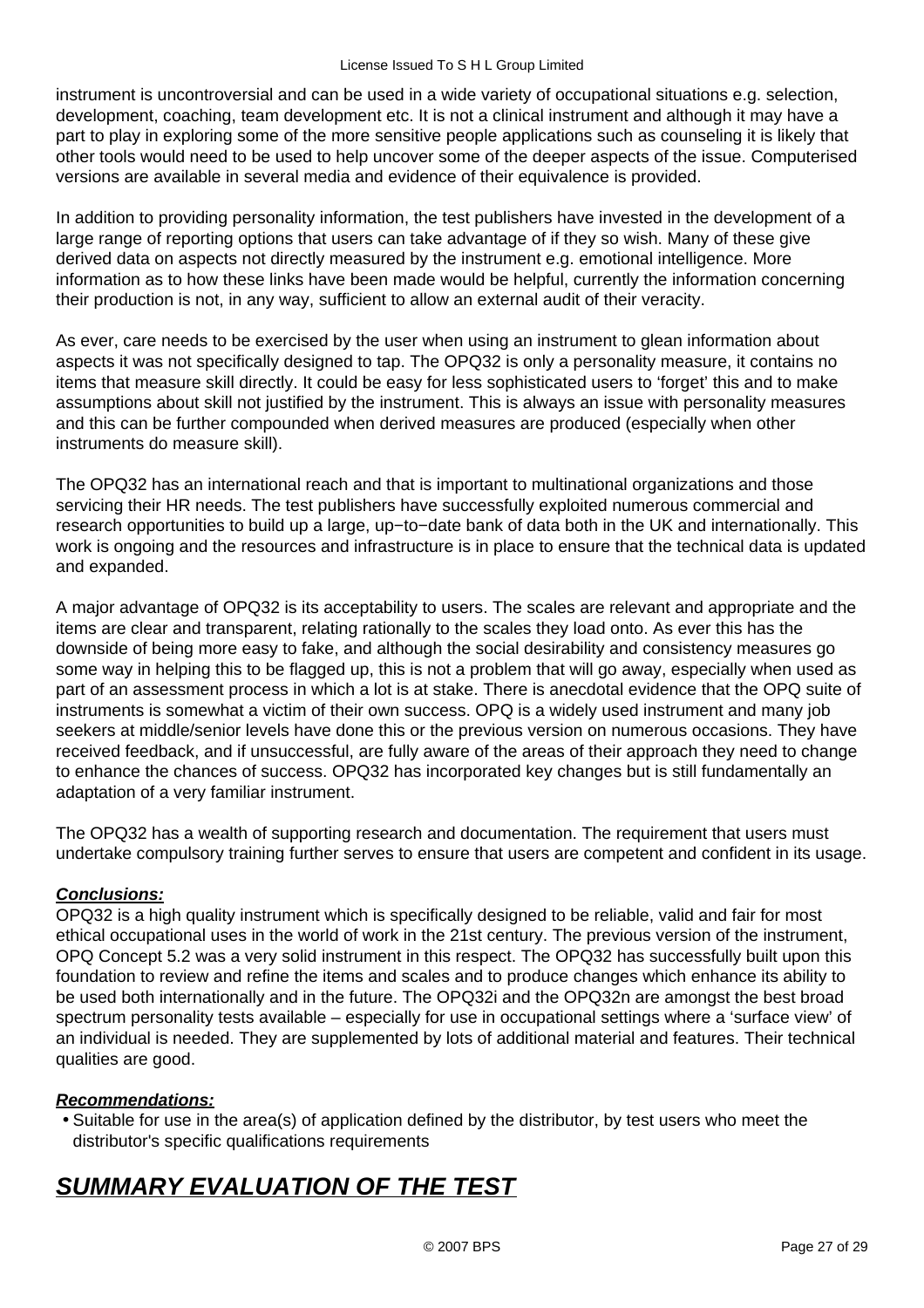#### **Content Domains:**

• Personality − Trait

#### **Intended or main area(s) of Use:**

- Work and Occupational
- Counselling, Advice, Guidance, and Career Choice

#### **Intended mode of use (conditions under which the instrument was standardised and validated):**

- Controlled unsupervised administration. Control over conditions (timing etc) and some control of identify of the test taker (e.g. tests administered over the Internet but only to known individuals − password restricted access)
- Supervised and controlled administration. Test administration under the control of a qualified administrator or proctor

#### **Test Description:**

| <b>Test Name:</b>                                     | Occupational Personality Questionnaire, (OPQ32)                                                                                                         |
|-------------------------------------------------------|---------------------------------------------------------------------------------------------------------------------------------------------------------|
| Local test distributor / publisher:                   | SH L Group Limited                                                                                                                                      |
| <b>Date of Current Review:</b>                        | November 2006                                                                                                                                           |
| <b>Date of Publication of Current Review/Edition:</b> | 1999-2005                                                                                                                                               |
| <b>Constructs Measured:</b>                           | <b>Primary Scales</b>                                                                                                                                   |
|                                                       | <b>Relationships with People:</b>                                                                                                                       |
|                                                       | Influence; persuasive, controlling, outspoken,<br>independent minded,                                                                                   |
|                                                       | Sociability; outgoing, affiliative, socially confident,                                                                                                 |
|                                                       | <b>Empathy;</b> modest, democratic, caring.                                                                                                             |
|                                                       | <b>Thinking Style:</b>                                                                                                                                  |
|                                                       | Analysis; data rational, evaluative, behavioural,                                                                                                       |
|                                                       | Creativity and change; conventional, conceptual,<br>innovative, variety seeking, adaptable,                                                             |
|                                                       | <b>Structure</b> ; forward thinking, detail conscious,<br>conscientious.                                                                                |
|                                                       | <b>Feelings and Emotions:</b>                                                                                                                           |
|                                                       | <b>Emotions:</b> relaxed, worrying, tough minded,<br>optimistic, trusting, emotionally controlled,                                                      |
|                                                       | <b>Dynamism:</b> vigorous, competitive, achieving,<br>decisive.                                                                                         |
|                                                       |                                                                                                                                                         |
| <b>Administration Mode:</b>                           | Supervised Group administration<br>Computerised locally-installed application -<br>supervised/proctored<br>Computerised locally-installed application - |